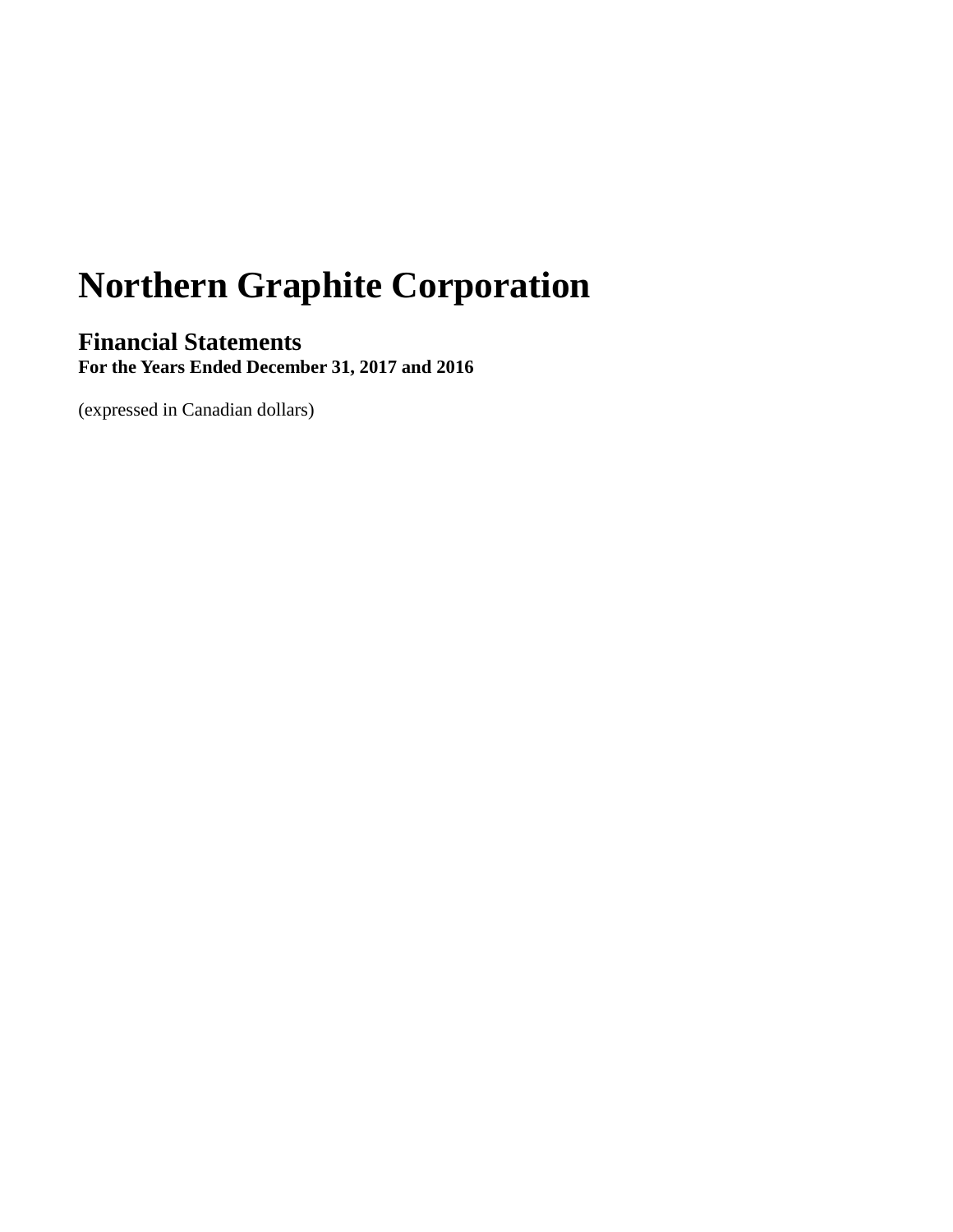

# **Independent Auditors' Report**

To the Shareholders of Northern Graphite Corporation:

We have audited the accompanying financial statements of Northern Graphite Corporation, which comprise the statements of financial position as at December 31, 2017 and December 31, 2016, and the statements of comprehensive loss, changes in shareholders' equity and cash flows for the years then ended and the related notes, which comprise a summary of significant accounting policies and other explanatory information.

#### *Management's Responsibility for the Financial Statements*

Management is responsible for the preparation and fair presentation of these financial statements in accordance with International Financial Reporting Standards, and for such internal control as management determines is necessary to enable the preparation of financial statements that are free from material misstatement, whether due to fraud or error.

#### *Auditors' Responsibility*

Our responsibility is to express an opinion on these financial statements based on our audits. We conducted our audits in accordance with Canadian generally accepted auditing standards. Those standards require that we comply with ethical requirements and plan and perform the audit to obtain reasonable assurance about whether the financial statements are free from material misstatement.

An audit involves performing procedures to obtain audit evidence about the amounts and disclosures in the financial statements. The procedures selected depend on the auditors' judgment, including the assessment of the risks of material misstatement of the financial statements, whether due to fraud or error. In making those risk assessments, the auditor considers internal control relevant to the entity's preparation and fair presentation of the financial statements in order to design audit procedures that are appropriate in the circumstances, but not for the purpose of expressing an opinion on the effectiveness of the entity's internal control. An audit also includes evaluating the appropriateness of accounting policies used and the reasonableness of accounting estimates made by management, as well as evaluating the overall presentation of the financial statements.

We believe that the audit evidence we have obtained in our audits is sufficient and appropriate to provide a basis for our audit opinion.

#### *Opinion*

In our opinion, the financial statements present fairly, in all material respects, the financial position of Northern Graphite Corporation as at December 31, 2017 and December 31, 2016 and the results of its financial performance and its cash flows for the years then ended in accordance with International Financial Reporting Standards.

Vancouver, British Columbia

 $MNP$ LLP

April 16, 2018 **Chartered Professional Accountants**





ACCOUNTING > CONSULTING > TAX SUITE 2200, MNP TOWER, 1021 WEST HASTINGS STREET, VANCOUVER B.C., V6E 0C3 1.877.688.8408 T: 604.685.8408 F: 604.685.8594 MNP.ca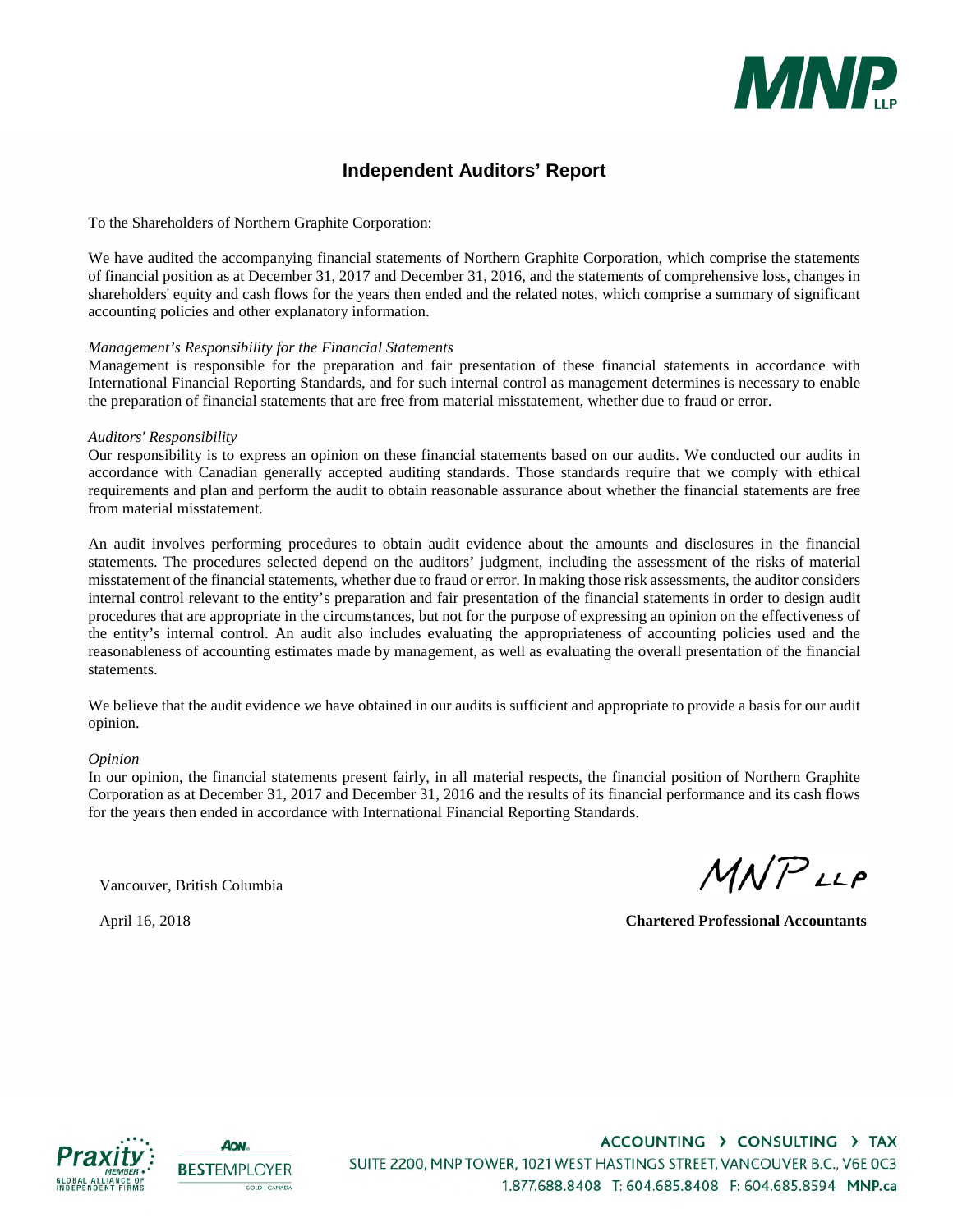# **Northern Graphite Corporation Statements of Financial Position**

|                                                | As at          | As at        |  |
|------------------------------------------------|----------------|--------------|--|
|                                                | December 31,   | December 31, |  |
|                                                | 2017           | 2016         |  |
|                                                | \$             | \$           |  |
| <b>Assets</b>                                  |                |              |  |
| <b>Current</b>                                 |                |              |  |
| Cash and cash equivalents                      | 3,969,921      | 705,577      |  |
| HST receivable                                 | 14,828         | 16,434       |  |
| Prepaid expenses and deposits                  | 45,681         | 45,478       |  |
|                                                | 4,030,430      | 767,489      |  |
| Reclamation deposit (note 13)                  | 819,243        | 815,689      |  |
| Property and equipment (note 4)                | 215,732        | 252,579      |  |
| Exploration and evaluation assets (note 5)     | 11,917,905     | 11,569,893   |  |
|                                                |                |              |  |
| Total assets                                   | 16,983,310     | 13,405,650   |  |
|                                                |                |              |  |
| <b>Liabilities</b>                             |                |              |  |
| <b>Current</b>                                 |                |              |  |
| Accounts payable and accrued liabilities       | 112,847        | 75,306       |  |
|                                                |                |              |  |
| Reclamation and close down provision (note 13) | 328,532        | 327,110      |  |
| <b>Total liabilities</b>                       | 441,379        | 402,416      |  |
|                                                |                |              |  |
| <b>Shareholders' equity</b>                    |                |              |  |
| Share capital (note 6)                         | 25,033,021     | 21,459,258   |  |
| Warrants (note 6)                              | 857,892        | 116,833      |  |
| Contributed surplus (note 6)                   | 2,415,093      | 2,907,743    |  |
| Accumulated deficit                            | (11, 764, 075) | (11,480,600) |  |
| Total shareholders' equity                     | 16,541,931     | 13,003,234   |  |
|                                                |                |              |  |
| Total liabilities and shareholders' equity     | 16,983,310     | 13,405,650   |  |

*The accompanying notes are an integral part of these financial statements.* 

# **Approved by the Board of Directors and authorized for issue on April 16, 2018**

| (signed) Gregory Bowes | (signed) Donald Christie |
|------------------------|--------------------------|
| <b>Director</b>        | <b>Director</b>          |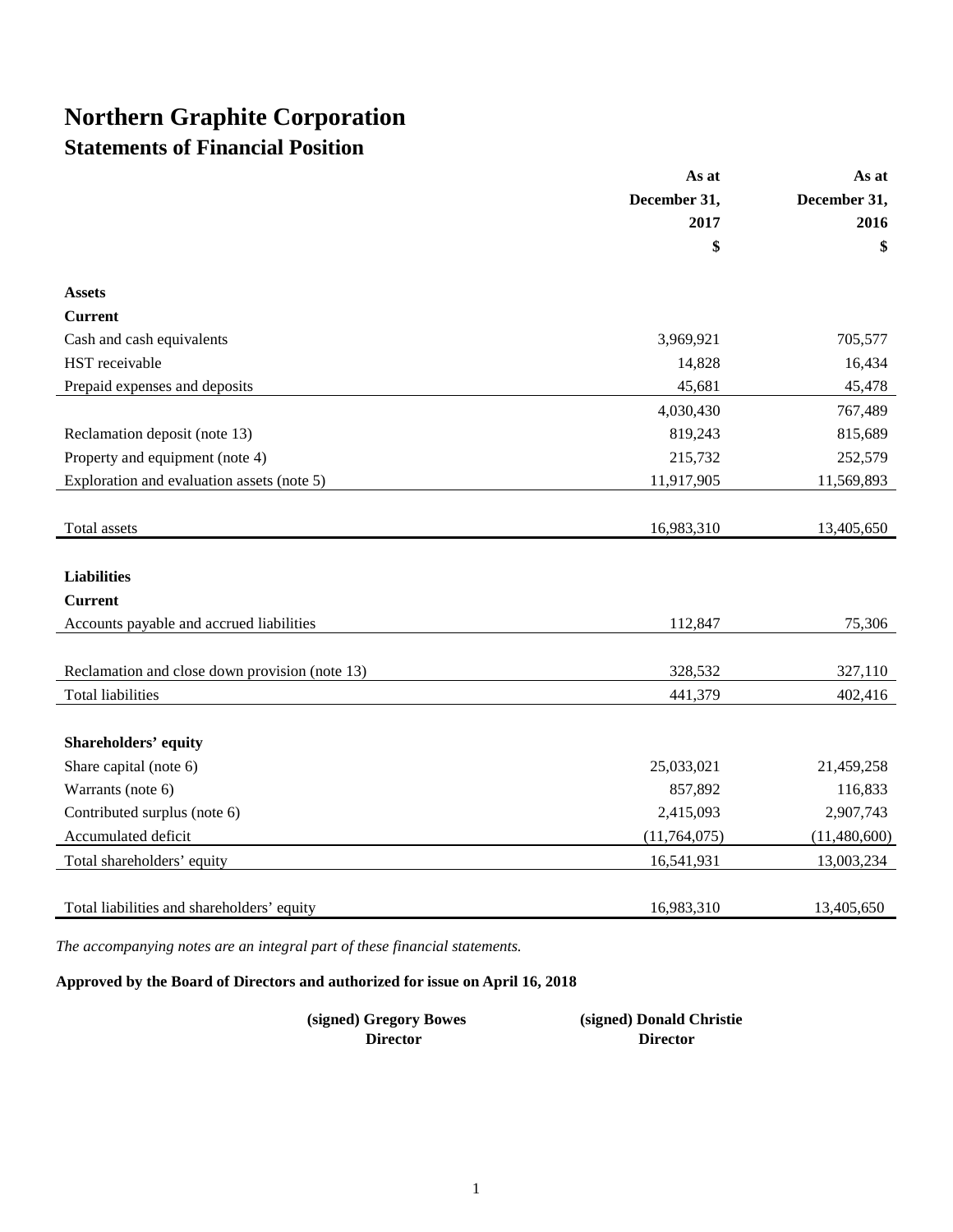# **Northern Graphite Corporation Statements of Comprehensive Loss**

|                                           | <b>Years ended December 31,</b> |             |
|-------------------------------------------|---------------------------------|-------------|
|                                           | 2017                            | 2016        |
|                                           | \$                              | \$          |
| General and administrative expenses       |                                 |             |
| Management and consulting fees (note 11)  | 405,934                         | 235,604     |
| Legal and audit                           | 43,129                          | 27,354      |
| Office and miscellaneous (note 11)        | 307,457                         | 383,179     |
| Share-based payments (notes 6 and 11)     | 121,052                         | 994,173     |
| Depreciation (note 4)                     | 36,847                          | 61,108      |
| Foreign exchange loss (gain)              | 40                              | (44)        |
|                                           | 914,459                         | 1,701,374   |
|                                           |                                 |             |
| <b>Loss from operations</b>               | (914, 459)                      | (1,701,374) |
| Interest income                           | 17,282                          | 5,581       |
| Gain on disposal of equipment             |                                 | 22,000      |
| Loss and comprehensive loss for the year  | (897, 177)                      | (1,673,793) |
|                                           |                                 |             |
| Loss per share – basic and diluted        | (0.02)                          | (0.03)      |
| Weighted average number of shares – basic |                                 |             |
| and diluted                               | 58,443,613                      | 51,424,716  |

*The accompanying notes are an integral part of these financial statements.*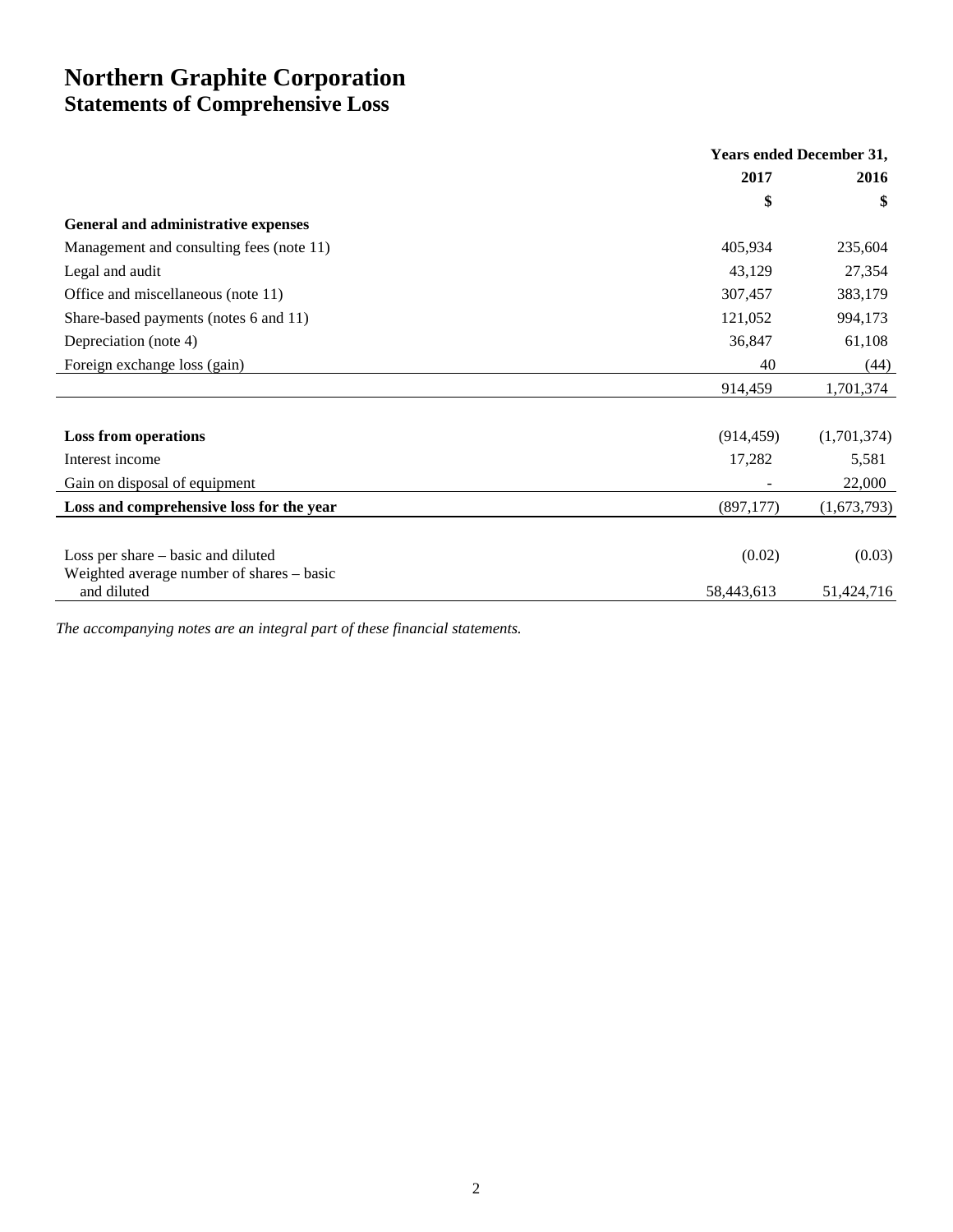# **Northern Graphite Corporation Statements of Changes in Shareholders' Equity**

|                                             | Number of  |               |                          | Contributed | <b>Accumulated</b> |              |
|---------------------------------------------|------------|---------------|--------------------------|-------------|--------------------|--------------|
|                                             | shares     | Share capital | <b>Warrants</b>          | surplus     | deficit            | <b>Total</b> |
|                                             |            | \$            | \$                       | \$          | \$                 | \$           |
| Balance, December 31, 2016                  | 51,484,279 | 21,459,258    | 116,833                  | 2,907,743   | (11,480,600)       | 13,003,234   |
| Issuance of shares and warrants (note 6)    | 12,915,977 | 3,753,368     | 808,822                  |             |                    | 4,562,190    |
| Issuance of compensation options (note 6)   |            | (76, 877)     | 76,877                   |             |                    |              |
| Share issuance costs                        |            | (356, 055)    |                          |             |                    | (356, 055)   |
| Exercise of warrants (note 6)               | 273,750    | 136,494       | (27, 807)                |             |                    | 108,687      |
| Expiry of warrants (note 6)                 |            | 116,833       | (116, 833)               |             |                    |              |
| Expiry of stock options (note 6)            |            |               |                          | (613,702)   | 613,702            |              |
| Share-based payment expense (note 6 and 11) |            |               |                          | 121,052     |                    | 121,052      |
| Loss and comprehensive loss for the year    |            |               |                          |             | (897, 177)         | (897, 177)   |
| Balance, December 31, 2017                  | 64,674,006 | 25,033,021    | 857,892                  | 2,415,093   | (11,764,075)       | 16,541,931   |
|                                             |            |               |                          |             |                    |              |
| Balance, December 31, 2015                  | 51,284,279 | 21,256,057    | 130,029                  | 2,930,493   | (10, 733, 725)     | 13,582,854   |
| Exercise of stock options (note 6)          | 200,000    | 190,005       | $\overline{\phantom{a}}$ | (90,005)    |                    | 100,000      |
| Expiry of stock options (note 6)            |            |               |                          | (926, 918)  | 926,918            |              |
| Expiry of warrants (note 6)                 |            | 13,196        | (13, 196)                |             |                    |              |
| Share-based payment expense (note 6 and 11) |            |               |                          | 994,173     |                    | 994,173      |
| Loss and comprehensive loss for the year    |            |               |                          |             | (1,673,793)        | (1,673,793)  |
| Balance, December 31, 2016                  | 51,484,279 | 21,459,258    | 116,833                  | 2,907,743   | (11,480,600)       | 13,003,234   |

*The accompanying notes are an integral part of these financial statements.*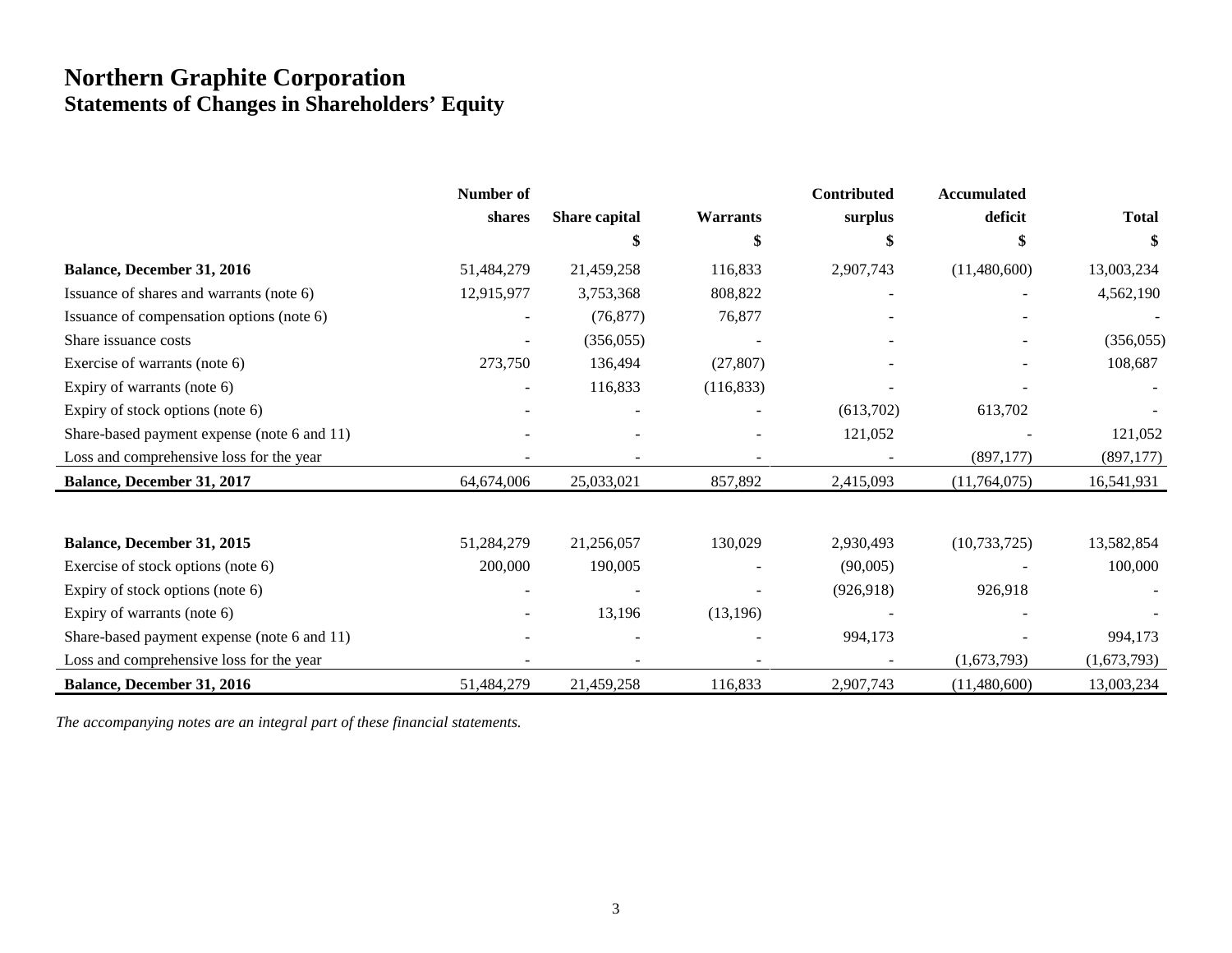# **Northern Graphite Corporation Statements of Cash Flows**

| 2017<br>2016<br>\$<br>\$<br>Cash provided by (used in)<br><b>Operating activities</b><br>Loss for the year<br>(897, 177)<br>(1,673,793)<br>Items not affecting cash:<br>Accretion of asset retirement obligation (note 13)<br>(1, 836)<br>(2,132)<br>Depreciation (note 4)<br>36,847<br>61,108<br>Share-based payments (note 6 and 11)<br>121,052<br>994,173<br>Gain on disposal of equipment<br>(22,000)<br>Change in non-cash working capital items:<br>HST receivable<br>1,605<br>(5,552)<br>5,020<br>Prepaid expenses and deposits<br>(203)<br>Deposits<br>53,000<br>Accounts payable and accrued liabilities<br>6,272<br>(136,212)<br>Net cash used in operating activities<br>(733, 736)<br>(726,092)<br><b>Financing activities</b><br>Issuance of shares and warrants in private placements (note 6)<br>4,562,190<br>Proceeds from the exercise of warrants (note 6)<br>108,687<br>100,000<br>Share issuance costs<br>(353, 278)<br>Net cash generated from financing activities<br>4,317,599<br>100,000<br><b>Investing activities</b><br>Proceeds from the disposal of equipment<br>22,000<br>Exploration and evaluation costs (note 5)<br>(319, 519)<br>Net cash used in investing activities<br>(319, 519)<br>(126, 293)<br>Net increase (decrease) in cash and cash equivalents<br>3,264,344<br>(752, 385)<br>Cash and cash equivalents, beginning of year<br>705,577<br>1,457,962<br>Cash and cash equivalents, end of year<br>3,969,921<br>705,577 | <b>Years ended December 31,</b> |  |
|-------------------------------------------------------------------------------------------------------------------------------------------------------------------------------------------------------------------------------------------------------------------------------------------------------------------------------------------------------------------------------------------------------------------------------------------------------------------------------------------------------------------------------------------------------------------------------------------------------------------------------------------------------------------------------------------------------------------------------------------------------------------------------------------------------------------------------------------------------------------------------------------------------------------------------------------------------------------------------------------------------------------------------------------------------------------------------------------------------------------------------------------------------------------------------------------------------------------------------------------------------------------------------------------------------------------------------------------------------------------------------------------------------------------------------------------------------------------|---------------------------------|--|
|                                                                                                                                                                                                                                                                                                                                                                                                                                                                                                                                                                                                                                                                                                                                                                                                                                                                                                                                                                                                                                                                                                                                                                                                                                                                                                                                                                                                                                                                   |                                 |  |
|                                                                                                                                                                                                                                                                                                                                                                                                                                                                                                                                                                                                                                                                                                                                                                                                                                                                                                                                                                                                                                                                                                                                                                                                                                                                                                                                                                                                                                                                   |                                 |  |
| (148, 293)                                                                                                                                                                                                                                                                                                                                                                                                                                                                                                                                                                                                                                                                                                                                                                                                                                                                                                                                                                                                                                                                                                                                                                                                                                                                                                                                                                                                                                                        |                                 |  |
|                                                                                                                                                                                                                                                                                                                                                                                                                                                                                                                                                                                                                                                                                                                                                                                                                                                                                                                                                                                                                                                                                                                                                                                                                                                                                                                                                                                                                                                                   |                                 |  |
|                                                                                                                                                                                                                                                                                                                                                                                                                                                                                                                                                                                                                                                                                                                                                                                                                                                                                                                                                                                                                                                                                                                                                                                                                                                                                                                                                                                                                                                                   |                                 |  |
|                                                                                                                                                                                                                                                                                                                                                                                                                                                                                                                                                                                                                                                                                                                                                                                                                                                                                                                                                                                                                                                                                                                                                                                                                                                                                                                                                                                                                                                                   |                                 |  |
|                                                                                                                                                                                                                                                                                                                                                                                                                                                                                                                                                                                                                                                                                                                                                                                                                                                                                                                                                                                                                                                                                                                                                                                                                                                                                                                                                                                                                                                                   |                                 |  |
|                                                                                                                                                                                                                                                                                                                                                                                                                                                                                                                                                                                                                                                                                                                                                                                                                                                                                                                                                                                                                                                                                                                                                                                                                                                                                                                                                                                                                                                                   |                                 |  |
|                                                                                                                                                                                                                                                                                                                                                                                                                                                                                                                                                                                                                                                                                                                                                                                                                                                                                                                                                                                                                                                                                                                                                                                                                                                                                                                                                                                                                                                                   |                                 |  |
|                                                                                                                                                                                                                                                                                                                                                                                                                                                                                                                                                                                                                                                                                                                                                                                                                                                                                                                                                                                                                                                                                                                                                                                                                                                                                                                                                                                                                                                                   |                                 |  |
|                                                                                                                                                                                                                                                                                                                                                                                                                                                                                                                                                                                                                                                                                                                                                                                                                                                                                                                                                                                                                                                                                                                                                                                                                                                                                                                                                                                                                                                                   |                                 |  |
|                                                                                                                                                                                                                                                                                                                                                                                                                                                                                                                                                                                                                                                                                                                                                                                                                                                                                                                                                                                                                                                                                                                                                                                                                                                                                                                                                                                                                                                                   |                                 |  |
|                                                                                                                                                                                                                                                                                                                                                                                                                                                                                                                                                                                                                                                                                                                                                                                                                                                                                                                                                                                                                                                                                                                                                                                                                                                                                                                                                                                                                                                                   |                                 |  |
|                                                                                                                                                                                                                                                                                                                                                                                                                                                                                                                                                                                                                                                                                                                                                                                                                                                                                                                                                                                                                                                                                                                                                                                                                                                                                                                                                                                                                                                                   |                                 |  |
|                                                                                                                                                                                                                                                                                                                                                                                                                                                                                                                                                                                                                                                                                                                                                                                                                                                                                                                                                                                                                                                                                                                                                                                                                                                                                                                                                                                                                                                                   |                                 |  |
|                                                                                                                                                                                                                                                                                                                                                                                                                                                                                                                                                                                                                                                                                                                                                                                                                                                                                                                                                                                                                                                                                                                                                                                                                                                                                                                                                                                                                                                                   |                                 |  |
|                                                                                                                                                                                                                                                                                                                                                                                                                                                                                                                                                                                                                                                                                                                                                                                                                                                                                                                                                                                                                                                                                                                                                                                                                                                                                                                                                                                                                                                                   |                                 |  |
|                                                                                                                                                                                                                                                                                                                                                                                                                                                                                                                                                                                                                                                                                                                                                                                                                                                                                                                                                                                                                                                                                                                                                                                                                                                                                                                                                                                                                                                                   |                                 |  |
|                                                                                                                                                                                                                                                                                                                                                                                                                                                                                                                                                                                                                                                                                                                                                                                                                                                                                                                                                                                                                                                                                                                                                                                                                                                                                                                                                                                                                                                                   |                                 |  |
|                                                                                                                                                                                                                                                                                                                                                                                                                                                                                                                                                                                                                                                                                                                                                                                                                                                                                                                                                                                                                                                                                                                                                                                                                                                                                                                                                                                                                                                                   |                                 |  |
|                                                                                                                                                                                                                                                                                                                                                                                                                                                                                                                                                                                                                                                                                                                                                                                                                                                                                                                                                                                                                                                                                                                                                                                                                                                                                                                                                                                                                                                                   |                                 |  |
|                                                                                                                                                                                                                                                                                                                                                                                                                                                                                                                                                                                                                                                                                                                                                                                                                                                                                                                                                                                                                                                                                                                                                                                                                                                                                                                                                                                                                                                                   |                                 |  |
|                                                                                                                                                                                                                                                                                                                                                                                                                                                                                                                                                                                                                                                                                                                                                                                                                                                                                                                                                                                                                                                                                                                                                                                                                                                                                                                                                                                                                                                                   |                                 |  |
|                                                                                                                                                                                                                                                                                                                                                                                                                                                                                                                                                                                                                                                                                                                                                                                                                                                                                                                                                                                                                                                                                                                                                                                                                                                                                                                                                                                                                                                                   |                                 |  |
|                                                                                                                                                                                                                                                                                                                                                                                                                                                                                                                                                                                                                                                                                                                                                                                                                                                                                                                                                                                                                                                                                                                                                                                                                                                                                                                                                                                                                                                                   |                                 |  |
|                                                                                                                                                                                                                                                                                                                                                                                                                                                                                                                                                                                                                                                                                                                                                                                                                                                                                                                                                                                                                                                                                                                                                                                                                                                                                                                                                                                                                                                                   |                                 |  |
|                                                                                                                                                                                                                                                                                                                                                                                                                                                                                                                                                                                                                                                                                                                                                                                                                                                                                                                                                                                                                                                                                                                                                                                                                                                                                                                                                                                                                                                                   |                                 |  |
|                                                                                                                                                                                                                                                                                                                                                                                                                                                                                                                                                                                                                                                                                                                                                                                                                                                                                                                                                                                                                                                                                                                                                                                                                                                                                                                                                                                                                                                                   |                                 |  |
|                                                                                                                                                                                                                                                                                                                                                                                                                                                                                                                                                                                                                                                                                                                                                                                                                                                                                                                                                                                                                                                                                                                                                                                                                                                                                                                                                                                                                                                                   |                                 |  |
|                                                                                                                                                                                                                                                                                                                                                                                                                                                                                                                                                                                                                                                                                                                                                                                                                                                                                                                                                                                                                                                                                                                                                                                                                                                                                                                                                                                                                                                                   |                                 |  |
|                                                                                                                                                                                                                                                                                                                                                                                                                                                                                                                                                                                                                                                                                                                                                                                                                                                                                                                                                                                                                                                                                                                                                                                                                                                                                                                                                                                                                                                                   |                                 |  |

Supplemental cash flow information (note 9)

*The accompanying notes are an integral part of these financial statements.*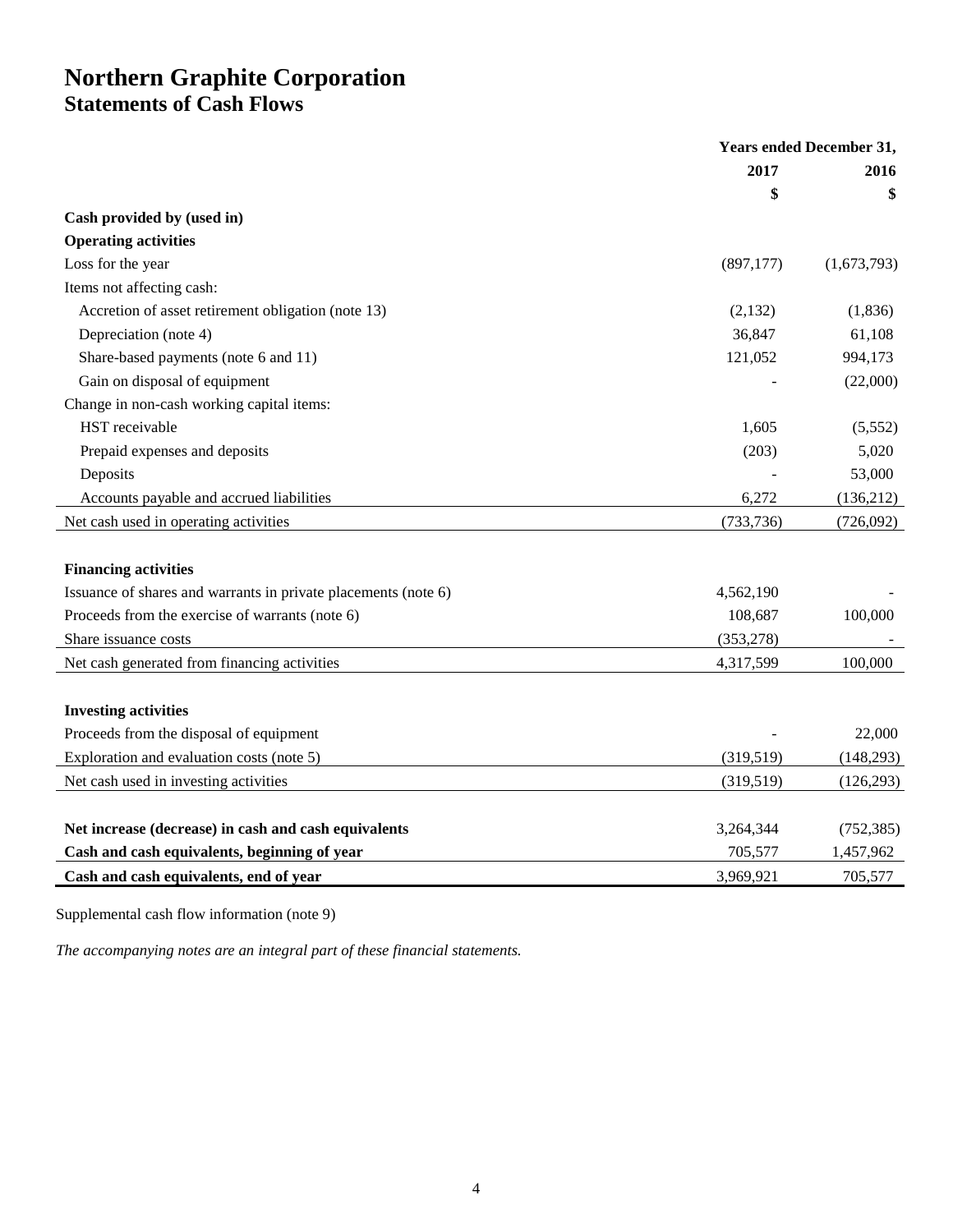# *1. Corporate information*

Northern Graphite Corporation ("Northern" or the "Company") was incorporated under the laws of the Province of Ontario on February 25, 2002. Northern holds a 100% interest in the Bissett Creek Graphite Property (the "Bissett Creek Property") and is listed on the TSX Venture Exchange (symbol "NGC").

The Company's address and head office is 290 Picton Avenue, Suite 201, Ottawa, Ontario K1Z 8P8 Canada.

# *2. Basis of preparation*

### a. *Statement of compliance*

These financial statements and the notes thereto (the "Financial Statements") present Northern's financial results of operations and financial position under International Financial Reporting Standards ("IFRS") as at and for the years ended December 31, 2017 and 2016.

In the opinion of management, all adjustments necessary to present fairly the financial position of the Company as at December 31, 2017 and the results of its operations and cash flows for the year then ended have been made.

The accounting policies set out in note 3 were consistently applied to all the periods presented, unless otherwise noted.

The Financial Statements were approved and authorized for issue by the Board of Directors on April 16, 2018.

### *b. Basis of measurement*

The Financial Statements have been prepared on a historical cost basis except those accounts as noted in the financial instruments section (note 10). In addition, the Financial Statements have been prepared using the accrual basis of accounting.

#### *c. Going concern*

The Company is an exploration stage company that incurred a net loss of \$897,177 for the year ended December 31, 2017 (December 31, 2016 - \$1,673,793) and has accumulated a deficit of \$11,764,075 since the inception of the Company. As at December 31, 2017, the Company had working capital of \$3,917,583 (December 31, 2016 – \$692,183) and the Company's ability to continue as a going concern is dependent upon its ability to raise additional capital to continue the development of the Bissett Creek Property. During the year ended December 31, 2017, the Company raised gross proceeds of \$4,562,190 through private placements of shares and warrants. Substantial additional capital is required to ultimately build a mine and processing plant at the Bissett Creek Project. There is a high degree of risk and many inherent uncertainties in the mining industry and there is no assurance management will be successful in its endeavours.

The Financial Statements have been prepared on a going concern basis, which assumes that the Company will be able to continue in operation for the foreseeable future and will be able to realize its assets and discharge its liabilities and commitments in the normal course of business. The Company's management believes that it can continue to finance operating expenses over the next twelve months with funds on hand. Given the continuation of weak capital markets in the resource sector, there exists a material uncertainty as to the Company's ability to raise additional funds on favourable terms. The Company's discretionary activities have considerable scope for flexibility in terms of the amount and timing of expenditures. The Company will thoroughly assess all such activities before undertaking them in advance of additional financing being secured. The Company's Financial Statements do not include any adjustments that might result from negative outcomes with respect to these uncertainties.

## *d. Functional and presentation currency*

The Company's functional and presentation currency is the Canadian dollar.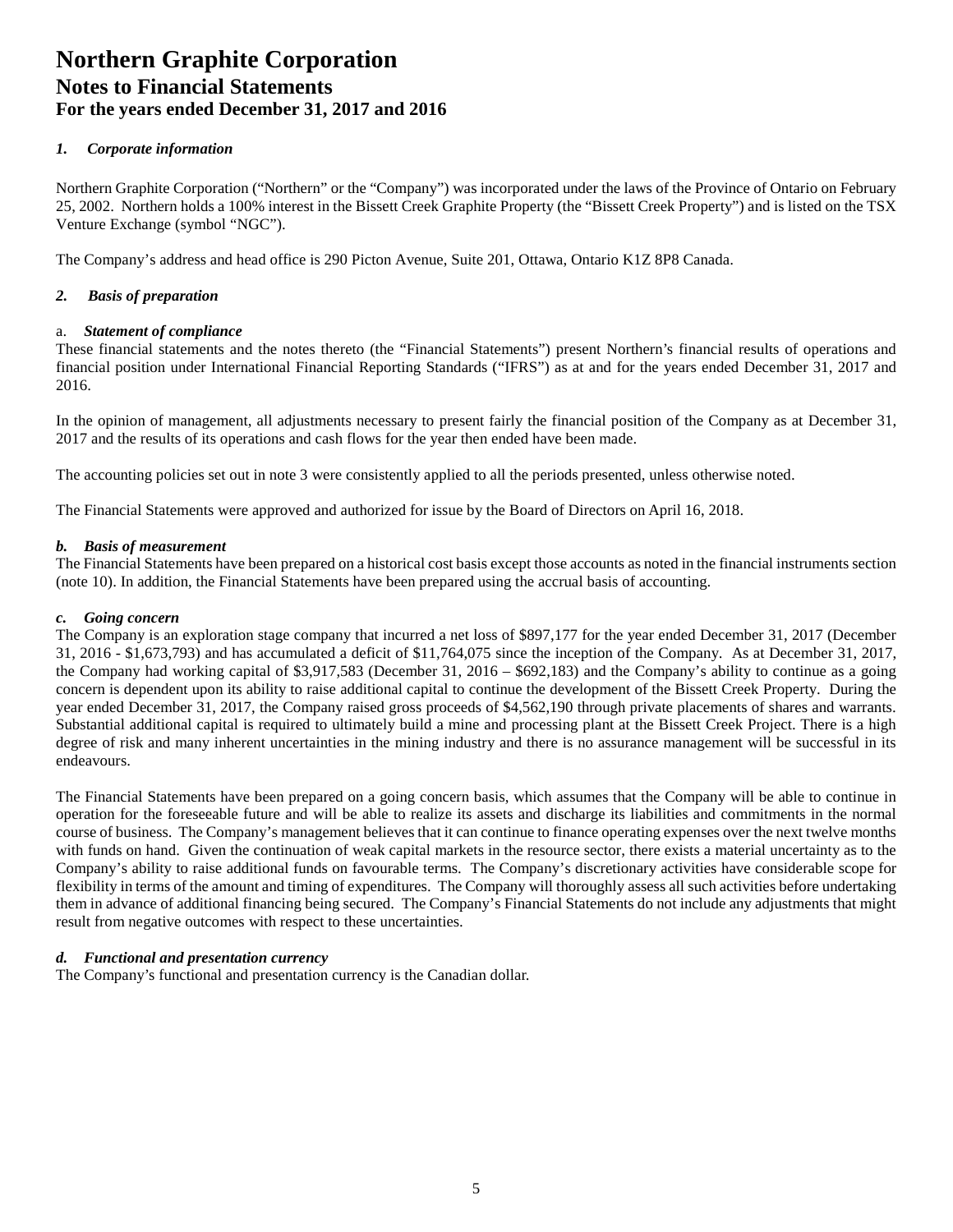# *e. Critical accounting estimates and judgments*

The preparation of the Financial Statements requires management to make estimates and judgments that affect the reported amounts of assets and liabilities at the date of the Financial Statements, and revenues and expenses for the period. By their nature, these estimates and judgments are subject to uncertainty and the effect on the Financial Statements of changes in such estimates in future periods could be significant. Actual results may differ from those estimates and judgments.

*Significant estimates used in the preparation of the Financial Statements include, but are not limited to:* 

- (i) asset carrying values and impairment charges;
- (ii) the economic recoverability of exploration expenditures incurred and the probability of future economic benefits from development expenditures incurred;
- (iii) the expected costs of asset retirement obligations; and
- (iv) the calculation of share-based compensation and the valuation of warrants which includes the assumptions used in the Black-Scholes option pricing model including volatility, estimated forfeiture rates and expected time until exercise.

*Significant judgments used in the preparation of these Financial Statements include, but are not limited to:* 

- (i) those relating to the assessment of the Company's ability to continue as a going concern;
- (ii) the useful lives and related depreciation of property and equipment;
- (iii) the identification of separately identifiable components in property and equipment where their respective cost is significant in comparison to the total cost;
- (iv) the classification of expenditures as exploration and evaluation assets; and
- (v) the recognition of deferred tax.

*The key sources of estimation uncertainty that have a significant risk of causing material adjustment to the amounts recognized in the Financial Statements are as follows:* 

(i) Exploration and evaluation assets

The Company is required to review the carrying value of its exploration and evaluation properties at each reporting date for potential impairment. Impairment is indicated if the carrying value of the Company's exploration and evaluation assets is not recoverable. If impairment is indicated, the amount by which the carrying value of exploration and evaluation assets exceeds their estimated fair value is charged to the statements of comprehensive loss.

Evaluating for recoverability during the exploration and evaluation phase requires judgment in determining whether future economic benefits from future exploitation, sale or otherwise are likely. Evaluations may be more complex where activities have not reached a stage which permits a reasonable assessment of the existence of reserves or resources. Management must make certain estimates and assumptions about future events or circumstances including, but not limited to, the interpretation of geological, geophysical and seismic data, the Company's financial ability to continue exploration and evaluation activities, contractual issues with joint venture partners, the impact of government legislation and political stability in the region, and the impact of current and expected future metal prices on potential reserves.

(ii) Share-based payments

The Company has an equity-settled share-based stock option plan for directors, officers, employees and consultants. Services received, and the corresponding increase in equity, are measured by reference to the fair value of the equity instruments at the date of the grant, excluding the impact of any non-market vesting conditions. The fair value of stock options are estimated by using the Black-Scholes model on the date of the grant based on certain assumptions. Those assumptions are described in note 6 and include, among others, expected volatility, expected life of the stock options and the number of stock options expected to vest.

## (iii) Useful lives of equipment, buildings and improvements

The Company estimates the useful lives of equipment, buildings, and improvements based on the period over which the assets are expected to be available for use. The depreciation method and useful lives reflect the pattern in which management expects the asset's future economic benefits to be consumed by the Company. The amounts and timing of recorded expenses for any period would be affected by changes in assumptions and estimates used.

(iv) Taxes

Significant management judgment is required to determine the amount of deferred tax assets that can be recognized, based upon the probable timing and the level of future taxable income realized, including the usage of tax planning strategies.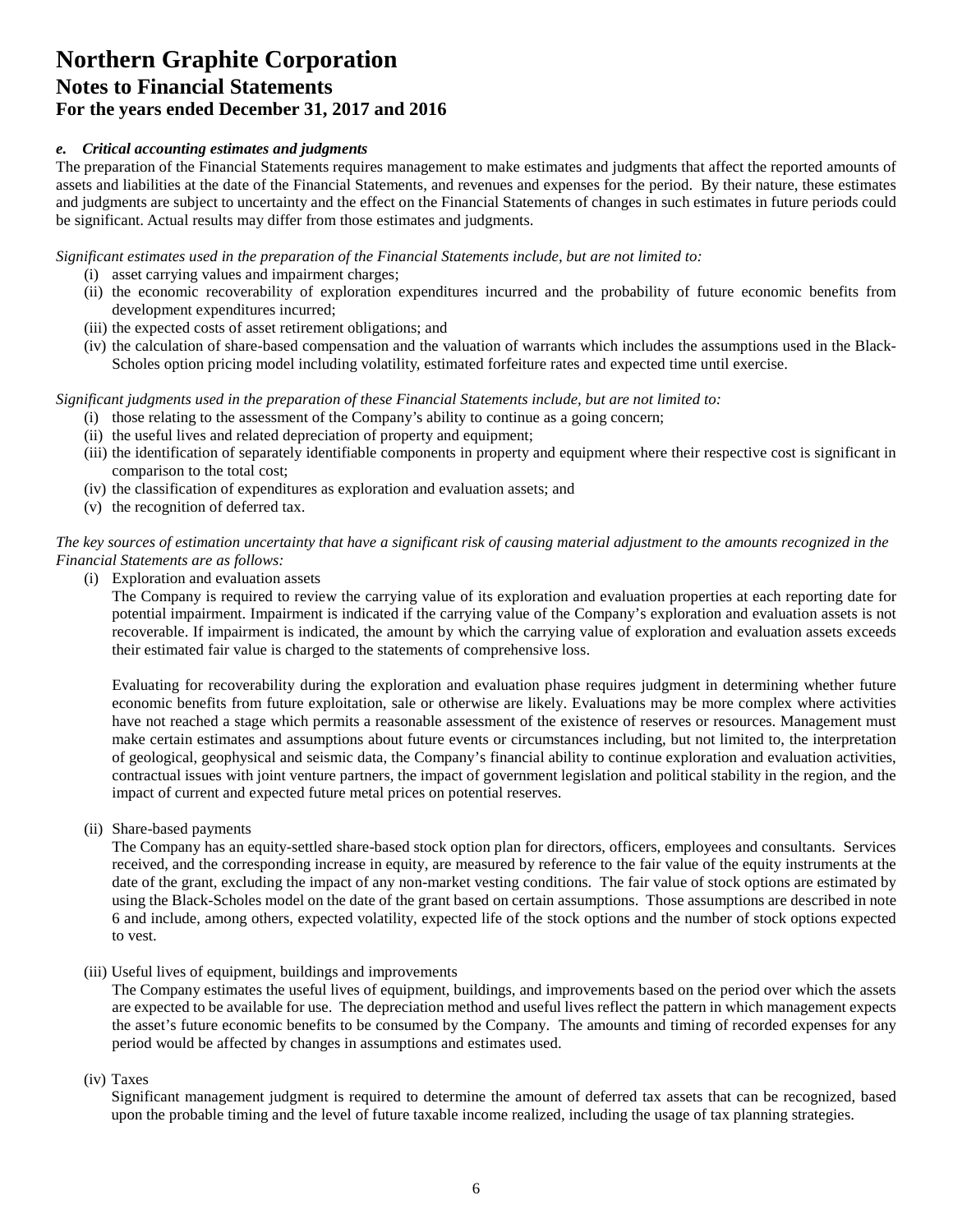(v) Restoration and site closure provision

The Company recognizes the liability for statutory, contractual, constructive or legal obligations, including those associated with the reclamation of mineral properties, when those obligations result from the exploration or development of its properties. The Company assesses its provision for site restoration and site closure at each reporting date. The fair value of an asset retirement obligation is recorded in the period in which it is incurred. When the liability is initially recorded, the cost is capitalized by increasing the carrying amount of the related long-lived asset. Over time, the liability is adjusted to reflect the passage of time (accretion expense) and for changes in estimated future cash flows. The provision at the reporting date represents management's best estimate of the present value of the future restoration and site closure costs required.

### *3. Significant accounting policies*

#### **Cash and cash equivalents**

Cash and cash equivalents include bank balances, funds held in trust with lawyers, and short term investments that are readily convertible into cash with original maturities of three months or less.

### **Property and equipment**

Upon initial acquisition, buildings, plant and equipment are valued at cost, being the purchase price and the directly attributable costs of acquisition or construction required to bring the asset to the location and condition necessary for the asset to be capable of operating in the manner intended by management.

In subsequent periods, buildings, plant and equipment are stated at cost less accumulated depreciation and any impairment in value. Land is stated at cost less any impairment in value and is not depreciated.

Each component or part of property and equipment with a cost that is significant in relation to total cost of the item will be depreciated separately unless there is no difference in depreciation on the respective components.

#### **Impairment of long-lived assets**

At each statement of financial position date, the Company assesses whether there is any indication that any long-lived assets or finite life tangible assets are impaired. The Company monitors the recoverability of long-lived assets based on factors such as current market value, future asset utilization, business climate and future undiscounted cash flows expected to result from the use of the assets. An impairment is recognized if the recoverable amount, determined as the higher of an asset's fair value less cost to sell and the discounted future cash flows generated from use and eventual disposal of an asset, is less than its carrying value. When the carrying amount of an asset exceeds its recoverable amount, the asset is considered impaired and is written down to its recoverable amount.

Mining properties and exploration and evaluation assets are also assessed for impairment upon the transfer of exploration and evaluation assets to development assets regardless of whether facts and circumstances indicate that the carrying amount of the exploration and evaluation assets is in excess of their recoverable amount.

#### **Mining properties and exploration and evaluation expenditures**

Mining properties correspond to acquired interests in mining exploration leases/permits/claims which include the rights to explore, mine, extract and sell all minerals. All pre-exploration costs, i.e. costs incurred prior to obtaining the legal right to undertake exploration and evaluation activities on an area of interest, are expensed as incurred.

Once the legal right to explore has been acquired, exploration and evaluation expenditures are capitalized in respect of each identifiable area of interest until the technical feasibility and commercial viability of extracting a mineral resource have been demonstrated.

General and administration expenditures relating to exploration are capitalized where they can be directly attributed to the site undergoing exploration and evaluation.

Exploration and evaluation assets are carried at historical cost, less any impairment losses recognized.

When the technical feasibility and commercial viability of extracting a mineral resource are demonstrated for an area of interest, the Company stops capitalizing exploration and evaluation costs for that area, tests recognized exploration and evaluation assets for impairment and reclassifies any unimpaired exploration and evaluation assets either as tangible or intangible mine development assets according to the nature of the assets.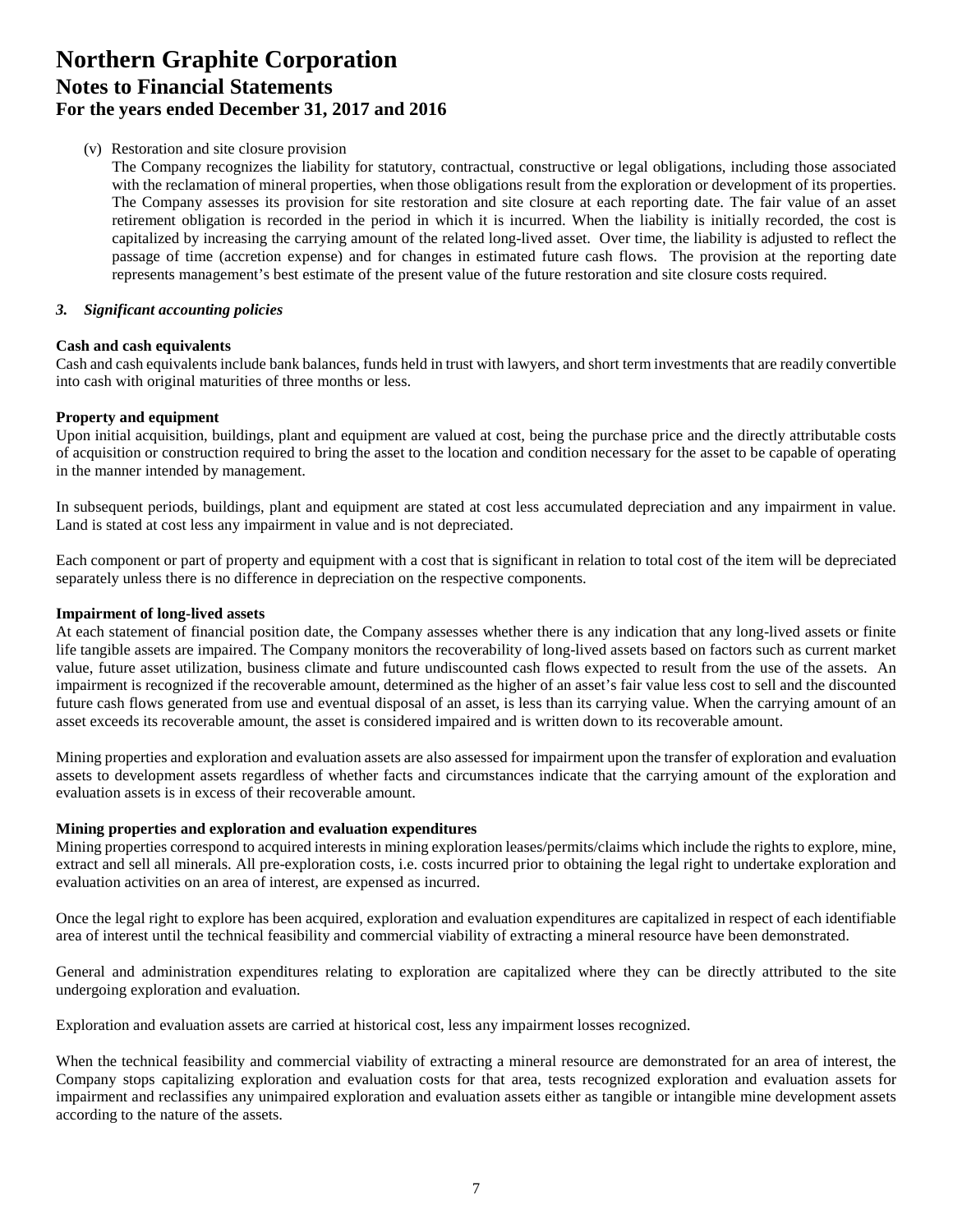### **Depreciation and depletion**

Depreciation and depletion is provided so as to write off the cost less estimated residual values of mining properties, buildings, plant and equipment on the following bases:

Buildings, plant and equipment unrelated to production are depreciated using the straight-line method based on their estimated useful lives. Where significant parts of an asset have differing useful lives, depreciation is calculated on each separate part. The estimated useful life of each item or part has due regard to both its own physical life limitations and the present assessment of economically recoverable reserves of the mine property on which the item is located, and to possible future variations in those assessments. Estimates of remaining useful lives and residual values are reviewed annually. Changes in estimates which affect depreciation are accounted for prospectively.

The expected useful lives are as follows:

| Building and improvements | 10 years       |
|---------------------------|----------------|
| Equipment                 | $3 - 20$ years |
| Process buildings         | 20 years       |

#### **Income taxes**

Income tax expense comprises current and deferred tax. Income tax expense is recognized in the statement of comprehensive loss except to the extent that it relates to items recognized directly in equity, in which case it is recognized in equity. Current tax is the expected tax payable on the taxable income for the year, using tax rates enacted or substantively enacted at the reporting date, and any adjustment to tax payable in respect of previous years.

Deferred tax is recognized using the liability method, providing for temporary differences between the carrying amounts of assets and liabilities for financial reporting purposes and the amounts used for taxation purposes. Deferred tax is not recognized on the initial recognition of assets or liabilities in a transaction that is not a business combination and at the time of the transaction, affects neither accounting profit (loss) nor taxable profit (loss). In addition, deferred tax is not recognized for taxable temporary differences arising on the initial recognition of goodwill. Deferred tax is measured at the tax rates that are expected to be applied to temporary differences when they reverse, based on the laws that have been enacted or substantively enacted by the reporting date. Deferred tax assets and liabilities are offset if there is a legally enforceable right to offset, and they relate to income taxes levied by the same tax authority on the same taxable entity, or on different tax entities, but they intend to settle current tax liabilities and assets on a net basis or their tax assets and liabilities will be realized simultaneously.

A deferred tax asset is recognized to the extent that it is probable that future taxable profits will be available against which the temporary difference can be utilized. Deferred tax assets are reviewed at each reporting date and are reduced to the extent that it is no longer probable that the related tax benefit will be realized.

#### **Translation of foreign currencies**

Monetary items denominated in foreign currencies are translated to Canadian dollars at the exchange rate in effect at the statement of financial position date, and non-monetary items are translated at exchange rates in effect when the assets were acquired or liabilities incurred. Revenue and expense items are translated at the rate of exchange in effect on the transaction date. Foreign currency transaction gains or losses are reflected in the results of operations.

#### **Asset retirement obligations**

The fair value of an asset retirement obligation is recorded in the period in which it is incurred. When the liability is initially recorded, the cost is capitalized by increasing the carrying amount of the related long-lived asset. Over time, the liability is adjusted to reflect the passage of time (accretion expense) and for changes in estimated future cash flows. Accretion expense is charged to the statement of comprehensive loss, while adjustments related to changes in estimated cash flows are recorded as increases or decreases in the carrying value of the asset. The capitalized cost is amortized over the useful life of the related asset. Upon settlement of the liability, a gain or loss is recorded if the actual costs incurred are different from the liability recorded.

#### **Comprehensive income**

Other comprehensive income represents the change in net equity for the period resulting from unrealized gains and losses on availablefor-sale financial instruments, and changes in the fair market value of derivative instruments designated as cash flow hedges. These amounts are shown net of tax. Cumulative changes in other comprehensive income are included in accumulated other comprehensive income which is presented, if any, as a new category in shareholders' equity. The Company has not had any transactions during the years ended December 31, 2017 and 2016, or previously, that give rise to other comprehensive income, and therefore no balance has accumulated.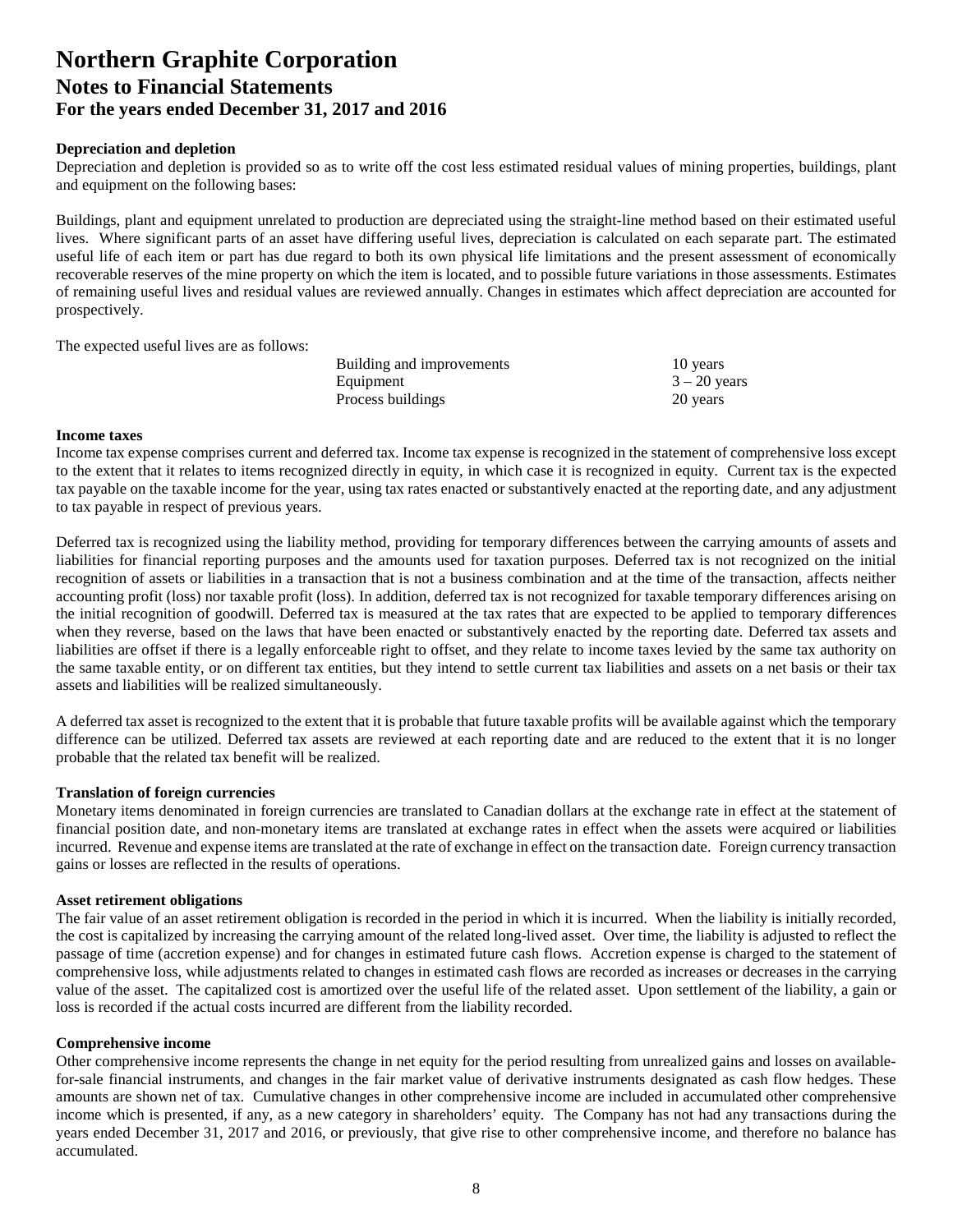### **Share capital and share purchase warrants**

Financial instruments issued by the Company are classified as equity only to the extent that they do not meet the definition of a financial asset or liability. The Company's common shares, share purchase warrants and stock options are classified as equity instruments. Incremental costs directly attributable to the issuance of new equity instruments are shown in equity as a deduction from the proceeds of issuance. Amounts recorded relating to expired warrants are transferred to share capital.

Effective January 1, 2017, the Company voluntarily changed its accounting policy related to the determination of values when shares and warrants are issued together as units. During 2017, the proceeds from the issue of units have been allocated between common shares and share purchase warrants on a pro-rata basis based on relative fair values at the date of issuance. The fair value of common shares is based on the market closing price on the day preceding the date the units are issued and the fair value of share purchase warrants is determined using the Black-Scholes option pricing model as of the date of issuance. Prior to January 1, 2017, when units were issued, the proceeds were allocated to warrants first according to their fair value determined using the Black-Scholes option pricing model, with the residual value being allocated to shares. Company management has implemented this voluntary change in accounting policy as it believes the relative fair value method provides more reliable and relevant outputs that base both the valuation of common shares and warrants on readily observable inputs related to quoted market prices of the Company's common share. This change in accounting policy has had no impact on the comparative figures presented in these Financial Statements.

#### **Loss per share**

Basic loss per share is calculated by dividing the net loss by the weighted average number of shares outstanding during the period. Diluted loss per share is calculated using the treasury stock method which includes the dilutive effect of warrants, stock options and contingently issuable shares in the weighted average number of common shares outstanding for the period when applicable. For the years ended December 31, 2017 and 2016, all outstanding warrants and stock options were anti-dilutive.

#### **Share-based payments**

The Company has a stock option plan (the "Option Plan") described in note 6. The Company measures the compensation cost of stock options issued under the Option Plan using the fair-value method as determined using the Black-Scholes option pricing model. Compensation costs are measured at the grant date based on the fair value of the award and are recognized over the vesting period as share-based payments with a corresponding increase to contributed surplus. Upon exercise, common shares are issued from treasury and the amount reflected in contributed surplus is credited to share capital, as adjusted for any consideration paid. The Company transfers the value of forfeited and expired unexercised vested stock options to deficit from contributed surplus at the date of expiration.

The Black-Scholes option pricing model incorporates highly subjective assumptions, including volatility, estimated forfeiture rates and expected time until exercise, which affect the calculated values. At the end of each reporting period, the Company reviews the option pricing model and updates model inputs for any changes for the purposes of determining the fair value of new grants, and reflects the impact of changes to non-market input estimates for previous grants in net income (loss) with a corresponding adjustment to contributed surplus.

#### **Financial instruments**

All financial instruments are required to be measured at fair value on initial recognition. Measurement in subsequent periods depends upon whether the financial instrument is classified as fair value through profit or loss ("FVTPL"), available-for-sale assets, held-tomaturity investments, loans and receivables, or other liabilities measured at amortized cost ("Other Financial Liabilities"). Financial instruments classified as FVTPL are measured at fair value with unrealized gains and losses recognized in the statement of operations. Available-for-sale asset financial instruments are measured at fair value with unrealized gains and losses recognized in other comprehensive income. Financial assets classified as held-to-maturity investments, loans and receivables and Other Financial Liabilities, are measured at amortized cost. Transaction costs in respect of financial assets and liabilities which are FVTPL are recognized in profit or loss immediately. Transaction costs in respect of Other Financial Liabilities are included in the initial fair value measurement of the financial instrument.

The Company may enter into derivative contracts or, financial instruments and non-financial contracts containing embedded derivatives. Embedded derivatives are required to be accounted for separately at fair value as derivatives when the risks and characteristics of the embedded derivatives are not closely related to those of their host contract, and the host contract is not carried at fair value.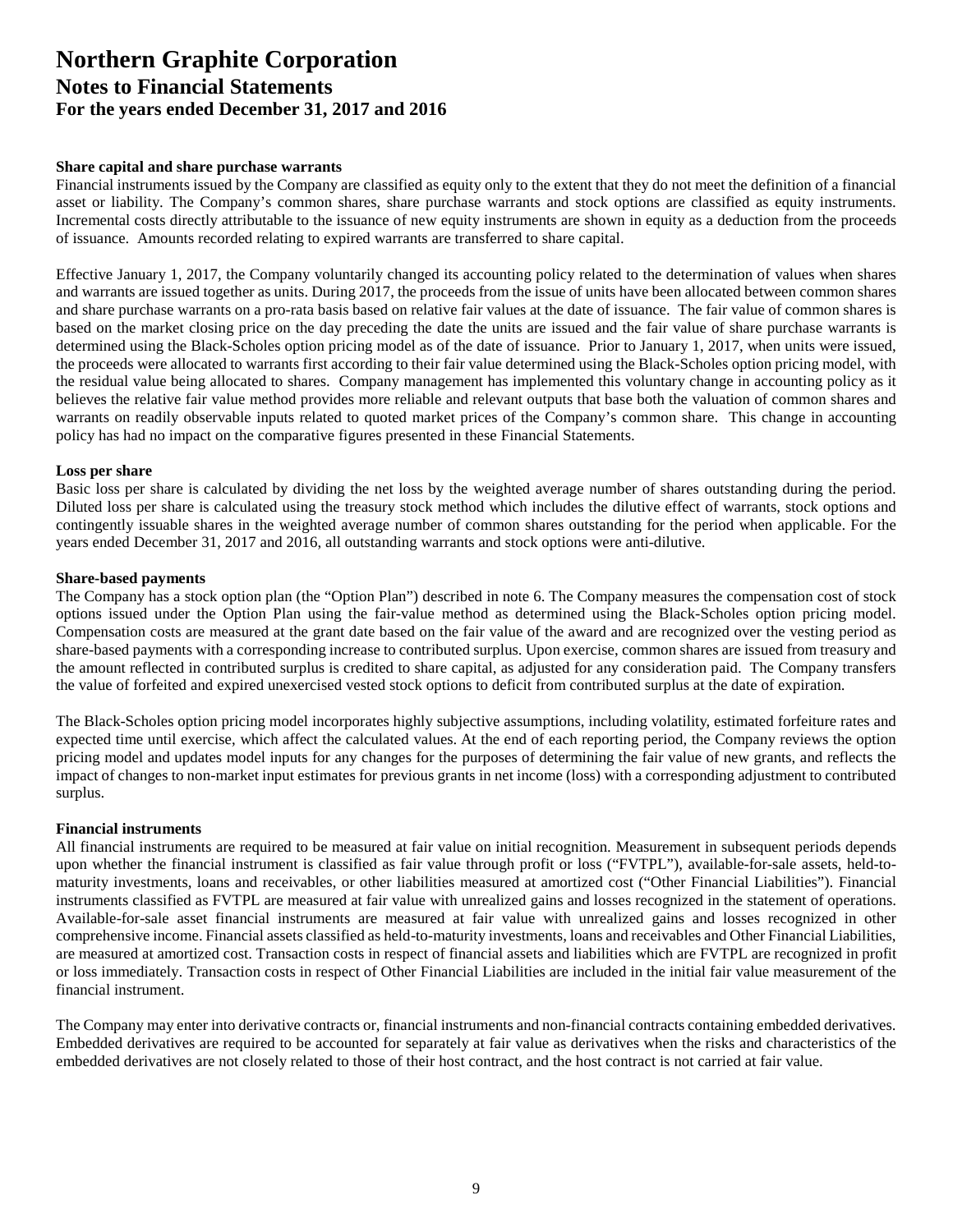The Company has designated each of its significant categories of financial instruments as follows:

| Cash and cash equivalents                | <b>FVTPL</b>                       |
|------------------------------------------|------------------------------------|
| <b>Deposits</b>                          | Loans and receivables              |
| Accounts payable and accrued liabilities | <b>Other Financial Liabilities</b> |

Financial assets carried at amortized cost are assessed for indicators of impairment at the end of each reporting period. These financial assets are impaired when there is objective evidence that, as a result of one or more events that occurred after the initial recognition of the financial assets, the estimated future cash flows of the investments have been negatively impacted. Evidence of impairment could include:

- Significant financial difficulty of the issuer or counterparty;
- Default or delinquency in interest or principal payments;
- The likelihood that the borrower will enter bankruptcy or financial re-organization; or
- Observable data that there is a measurable decrease in estimated future cash flows from a group of financial assets.

The carrying amount of financial assets is reduced by any impairment loss directly except in the case of accounts receivable, where the carrying amount is recorded through the use of an allowance account. When an account receivable is considered uncollectible, it is written-off against the allowance account. Subsequent recoveries of accounts receivable previously written off are credited against the allowance account. Changes in the carrying amount of the allowance account are recognized in profit or loss.

If, in a subsequent period, the amount of the impairment loss decreases and the decrease can be related objectively to an event occurring after the impairment was recognized, the reversal is recognized in profit or loss and is limited to the carrying amount that would have been determined had no impairment loss been recognized in prior periods.

### **Future accounting standards**

Certain pronouncements were issued by the International Accounting Standards Board ("IASB") or the International Financial Reporting Interpretations Committee ("IFRIC") that are mandatory for accounting periods after December 31, 2017. Pronouncements that are not applicable or do not have a significant impact to the Company have been excluded from the discussion below.

IFRS 9, Financial Instruments (effective January 1, 2018) introduces new requirements for the classification and measurement of financial assets and will replace IAS 39. IFRS 9 uses a single approach to determine whether a financial asset is measured at amortized cost or fair value, replacing the multiple classification options available in IAS 39. The Company has evaluated the new standard and does not anticipate any material impact from the adoption on its results of operations, financial position, and disclosures.

IFRS 15, Revenue from Contracts with Customers provides a single principle-based framework to be applied to all contracts with customers. IFRS 15 replaces the previous revenue standard IAS 18, Revenue, and the related Interpretations on revenue recognition. The standard scopes out contracts that are considered to be lease contracts, insurance contracts and financial instruments. The new standard is a control-based model as compared to the existing revenue standard which is primarily focused on risks and rewards. Under the new standard, revenue is recognized when a customer obtains control of a good or service. Transfer of control occurs when the customer has the ability to direct the use of and obtain the benefits of the good or service. This standard is effective for reporting periods beginning on or after January 1, 2018. The Company has evaluated the new standard and does not anticipate any material impact from the adoption on its results of operations, financial position, and disclosures.

IFRS 16, Leases, was issued by the IASB in January 2016. The new standard brings most leases on balance sheet for lessees under a single model, eliminating the distinction between operating and finance leases. Lessor accounting however remains largely unchanged and the distinction between operating and finance leases is retained. This standard is effective for annual reporting periods on or after January 1, 2019. Early adoption is permitted if IFRS 15 has also been adopted. The Company has not yet evaluated the impact of adoption on its financial statements.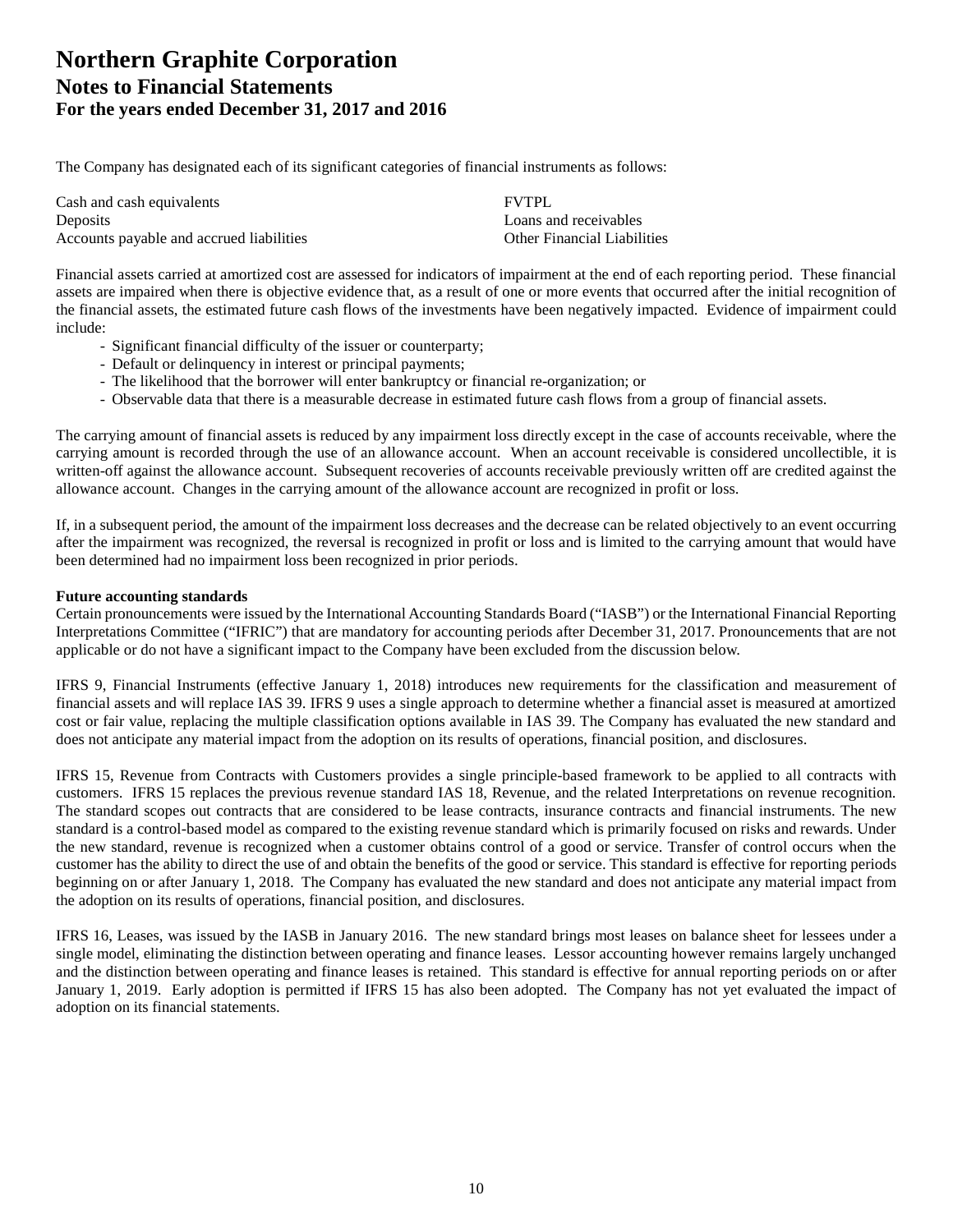# **Northern Graphite Corporation Notes to Financial Statements**

**For the years ended December 31, 2017 and 2016** 

# *4. Property and equipment*

|                                            | <b>Building and</b> |                | <b>Total property</b> |
|--------------------------------------------|---------------------|----------------|-----------------------|
|                                            | improvements<br>\$  | Equipment<br>D | and equipment<br>\$   |
| Cost                                       |                     |                |                       |
| <b>Balance, December 31, 2016 and 2017</b> | 803,497             | 590,919        | 1,394,416             |
| <b>Accumulated depreciation</b>            |                     |                |                       |
| Balance, December 31, 2016                 | 552,501             | 589,336        | 1,141,837             |
| <b>Additions</b>                           | 35,642              | 1,205          | 36,847                |
| Balance, December 31, 2017                 | 588,143             | 590,541        | 1,178,684             |
| Net book value                             | 215,354             | 378            | 215,732               |
|                                            |                     |                |                       |
| Cost                                       |                     |                |                       |
| <b>Balance, December 31, 2015</b>          | 803,497             | 646,994        | 1,450,491             |
| <b>Disposals</b>                           |                     | (56,075)       | (56,075)              |
| <b>Balance, December 31, 2016</b>          | 803,497             | 590,919        | 1,394,416             |
| <b>Accumulated depreciation</b>            |                     |                |                       |
| Balance, December 31, 2015                 | 516,191             | 620,613        | 1,136,804             |
| <b>Additions</b>                           | 36,310              | 24,798         | 61,108                |
| Disposals                                  |                     | (56,075)       | (56,075)              |
| Balance, December 31, 2016                 | 552,501             | 589,336        | 1,141,837             |
| Net book value                             | 250,996             | 1,583          | 252,579               |

# *5. Exploration and evaluation assets*

The Company has a 100% interest in the Bissett Creek Property which consists of a 1,938 hectare mining lease, expiring in June, 2034, a 565 hectare mining lease, expiring in August, 2035, and five unpatented claims totaling approximately 464 hectares. All leases and claims are located in the United Townships of Head, Clara and Maria, in the County of Renfrew, Ontario. As of December 31, 2017, accumulated costs with respect to the Bissett Creek Property consisted of the following:

| <b>Balance, December 31, 2016</b>                                                       | 11,569,893 |
|-----------------------------------------------------------------------------------------|------------|
| Exploration and evaluation expenditures made from January 1, 2017 to December 31, 2017: |            |
| Environmental and mine permitting                                                       | 85,504     |
| Metallurgical                                                                           | 150,484    |
| Engineering                                                                             | 27,985     |
| Site and royalties                                                                      | 77.839     |
| Other                                                                                   | 6,200      |
| <b>Balance, December 31, 2017</b>                                                       | 11.917.905 |

As of December 31, 2016, accumulated costs with respect to the Bissett Creek Property consisted of the following:

| Balance, December 31, 2015                                                              | 11,416,388 |
|-----------------------------------------------------------------------------------------|------------|
| Exploration and evaluation expenditures made from January 1, 2016 to December 31, 2016: |            |
| Environmental and mine permitting                                                       | 21.819     |
| Metallurgical                                                                           | 18,129     |
| Engineering                                                                             | 47,993     |
| Site and royalties                                                                      | 65,564     |
| <b>Balance, December 31, 2016</b>                                                       | 11,569,893 |

The Company is required to make royalty payments of \$20 per ton of graphite concentrate produced to the previous owners and is subject to a 2.5% net smelter return payable on any other minerals derived and sold from the Bissett Creek Property. An advance royalty of \$27,000 per annum is payable in semi-annual installments and is recorded in exploration and evaluation assets. The advance will be credited against any future royalty payments.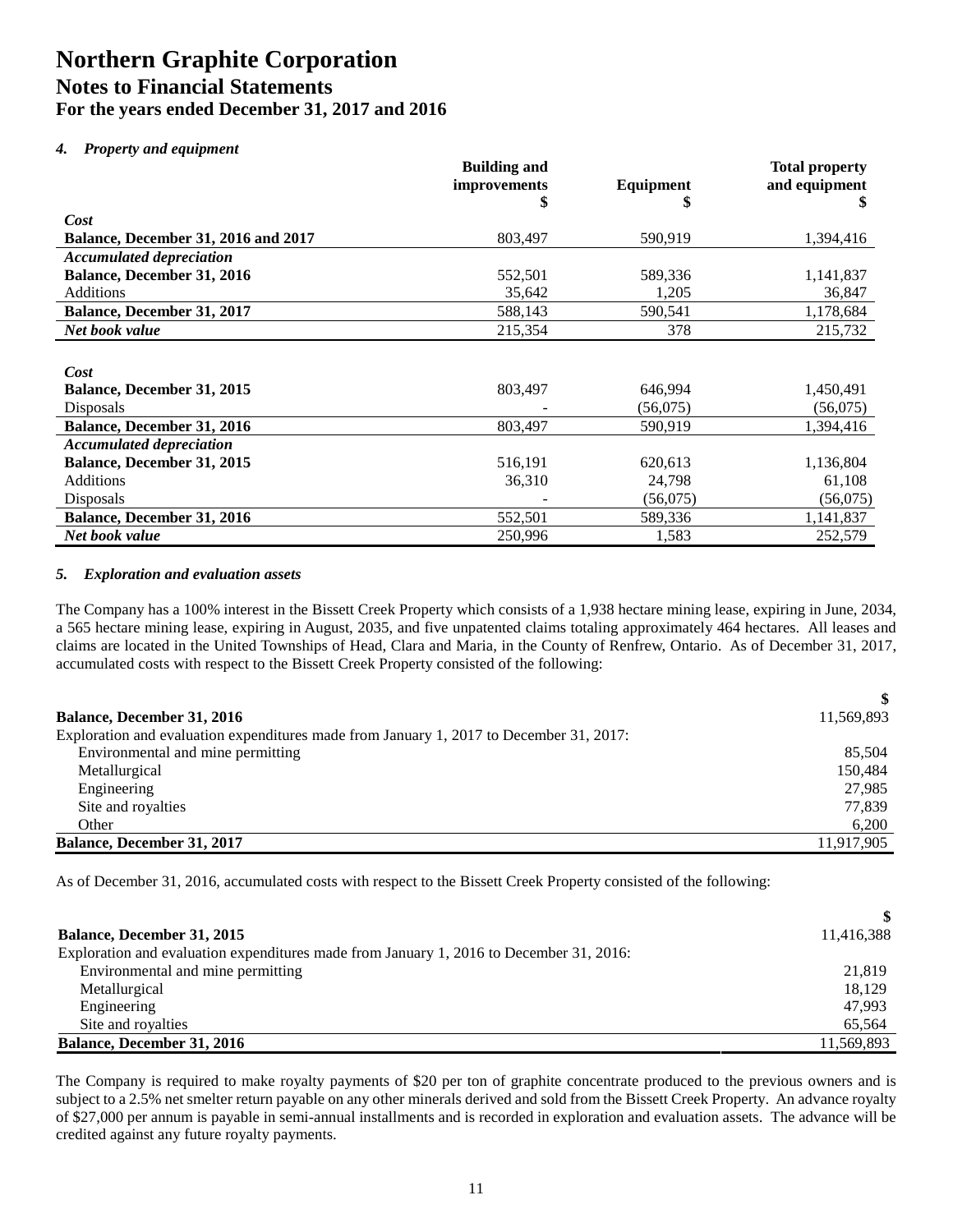# *6. Share capital*

## **Authorized**

The Company is authorized to issue an unlimited number of common shares.

# **Private placements**

On March 24, 2017, the Company completed a non-brokered private placement and issued 8,333,333 units at a price of \$0.30 per unit for gross proceeds of \$2,500,000. Each unit was comprised of one common share and one half of one common share purchase warrant. Each whole warrant entitles the holder to purchase one common share of the Company at an exercise price of \$0.40 per share for a period of 24 months from the closing of the private placement. The 4,166,666 warrants were recorded at a value of \$427,680. In connection with the private placement, the Company paid fees totaling \$136,500 to the agents, and issued to the agents 455,000 compensation options. Each compensation option entitles the holder to purchase one common share at an exercise price of \$0.35 per share for a period of 12 months from the closing of the private placement. The compensation options were recorded at a value of \$38,567.

On November 22, 2017, the Company completed a non-brokered private placement and issued 4,582,644 units at a price of \$0.45 per unit for gross proceeds of \$2,062,190. Each unit was comprised of one common share and one half of one common share purchase warrant. Each whole warrant entitles the holder to purchase one common share of the Company at an exercise price of \$0.60 per share for a period of 24 months from the closing of the private placement. The 2,291,322 warrants were recorded at a value of \$381,142. In connection with the private placement, the Company paid fees totaling \$131,119 to the agents, and issued to the agents 291,370 compensation options. Each compensation option entitles the holder to purchase one common share at an exercise price of \$0.60 per share for a period of 12 months from the closing of the private placement. The compensation options were recorded at a value of \$38,310.

## **Warrants and compensation options**

Information with respect to the Company's warrants and compensation options is presented below:

|                                   |             | Weighted |
|-----------------------------------|-------------|----------|
|                                   |             | average  |
|                                   |             | exercise |
|                                   | Number of   | price    |
|                                   | warrants    | S        |
| Balance, December 31, 2015        | 1,177,679   | 0.78     |
| Expiry of compensation options    | (126, 180)  | 0.60     |
| <b>Balance, December 31, 2016</b> | 1,051,499   | 0.80     |
| Warrants issued                   | 6,457,988   | 0.47     |
| Compensation options issued       | 746,370     | 0.45     |
| Warrants exercised                | (257,500)   | 0.40     |
| Compensation options exercised    | (16,250)    | 0.35     |
| Warrants expired                  | (1,051,499) | 0.80     |
| <b>Balance, December 31, 2017</b> | 6,930,608   | 0.47     |

A summary of the Company's warrants and compensation options outstanding at December 31, 2017 is presented below:

|                       | Number of<br>warrants |                    |
|-----------------------|-----------------------|--------------------|
| <b>Exercise price</b> | outstanding           | <b>Expiry date</b> |
| \$0.35                | $*438.750$            | March 24, 2018     |
| \$0.40                | 3,909,166             | March 24, 2019     |
| \$0.60                | 291,370               | November 22, 2018  |
| \$0.60                | 2,291,322             | November 22, 2019  |
|                       | 6,930,608             |                    |

*\* Exercised subsequent to December 31, 2017 (Note 15)* 

The weighted average remaining contractual life of warrants and compensation option outstanding is 1.37 years.

The values of warrants and compensation options determined during the years ended December 31, 2017 and 2016 utilized the Black-Scholes option pricing model with input factors and assumptions as follows: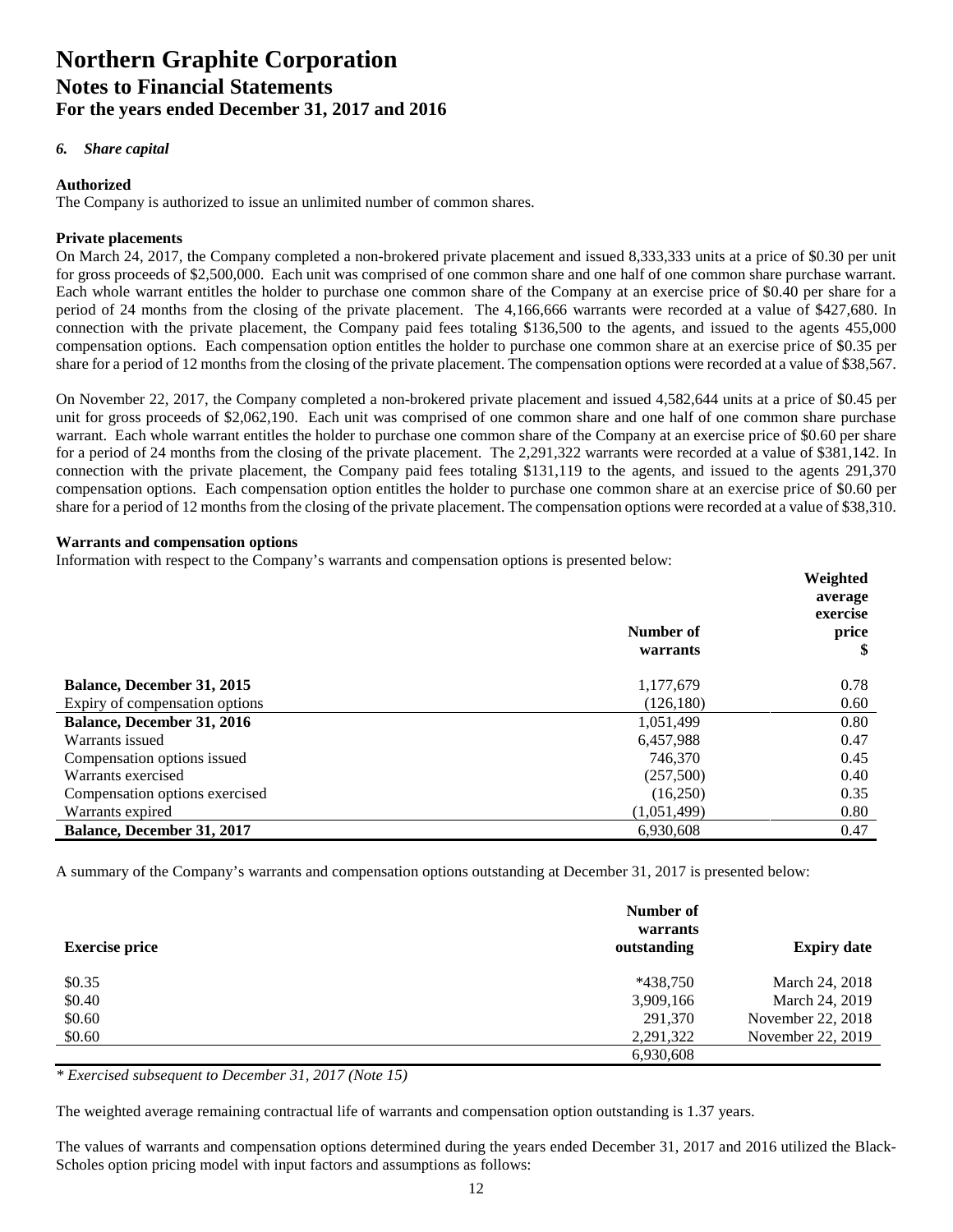|                                                   | <b>Year ended</b><br>December 31,<br>2017 | Year ended<br>December 31,<br>2016 |
|---------------------------------------------------|-------------------------------------------|------------------------------------|
| Warrants granted during the year                  | 7, 204, 358                               | Nil                                |
| Weighted-average exercise price                   | \$0.47                                    | n/a                                |
| Expected warrant life $(1)$                       | 1-2 years                                 | n/a                                |
| Expected volatility <sup>(2)</sup>                | 76.3% - 91.6%                             | n/a                                |
| Risk-free interest rate $(3)$                     | $0.76\% - 1.45\%$                         | n/a                                |
| Dividend yield                                    | Nil                                       | n/a                                |
| Forfeiture rate                                   | Nil                                       | n/a                                |
| Weighted-average fair value (Black-Scholes value) | \$0.16                                    | n/a                                |

- 1. The Company has a limited history of warrant exercises. The Company continues to estimate the expected warrant life (estimated period of time outstanding prior to exercise) based on the contractual term to expiry of warrants and will continue to do so until such time that the Company can base its estimate on a volume of historical information pertaining to the Company's actual warrant exercise history.
- 2. The expected volatility was based on the Company's common share trading history over a period equal to the expected warrant life.
- 3. The risk-free interest rate is based on the yield of a Government of Canada marketable bond in effect at the time of grant with a term to maturity commensurate with the expected life of the warrant.

## **Stock options**

The Company has adopted a stock option plan (the "Option Plan") for directors, officers, employees and consultants of the Company. Under the Option Plan, the Company may grant non-transferable stock options to purchase common shares of the Company for a period of up to ten years from the date of the grant. The maximum number of common shares reserved for issuance under the Option Plan together with any common shares reserved for issuance pursuant to any other stock options may not exceed 10% of the issued and outstanding common shares of the Company.

A summary of the Option Plan activity is presented below:

|                                   | Number of<br>options | Weighted average<br>exercise price<br>\$ |
|-----------------------------------|----------------------|------------------------------------------|
| Balance, December 31, 2015        | 3,800,000            | 0.62                                     |
| Granted                           | 3,050,000            | 0.50                                     |
| Exercised                         | (200,000)            | 0.50                                     |
| Expired                           | (2,125,000)          | 0.52                                     |
| <b>Balance, December 31, 2016</b> | 4,525,000            | 0.60                                     |
| Granted                           | 200,000              | 0.50                                     |
| Expired                           | (1,050,000)          | 0.77                                     |
| Forfeited                         | (100,000)            | 0.75                                     |
| <b>Balance, December 31, 2017</b> | 3,575,000            | 0.53                                     |

A summary of the Company's outstanding stock options at December 31, 2017 is presented below:

| <b>Exercise price</b> | <b>Stock options</b><br>outstanding | <b>Stock options</b><br>exercisable | <b>Expiry date</b> |
|-----------------------|-------------------------------------|-------------------------------------|--------------------|
| \$0.70                | 600,000                             | 600,000                             | January 9, 2020    |
| \$0.50                | 2,775,000                           | 2,775,000                           | April 27, 2021     |
| \$0.50                | 200,000                             | 200,000                             | November 27, 2022  |
|                       | 3,575,000                           | 3,575,000                           |                    |

The weighted average remaining contractual life of stock options outstanding is 3.19 years. As at December 31, 2017, a total of 3,575,000 stock options were exercisable (2016 – 4,025,000).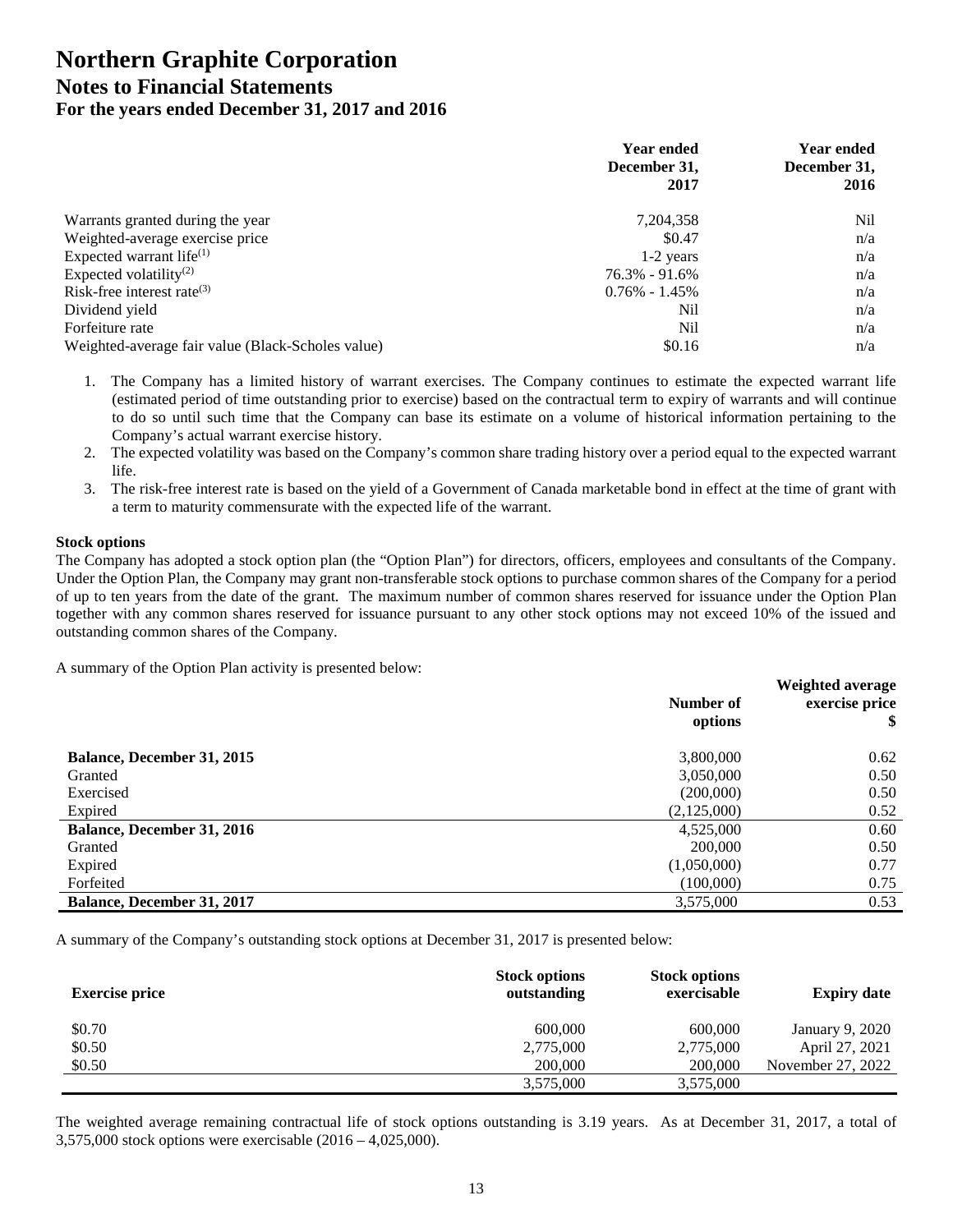The values of stock options determined during the years ended December 31, 2017 and 2016 utilized the Black-Scholes option pricing model with input factors and assumptions as follows:

|                                                   | Year ended<br>December 31, | <b>Year ended</b><br>December 31, |  |
|---------------------------------------------------|----------------------------|-----------------------------------|--|
|                                                   | 2017                       | 2016                              |  |
| Stock options granted during the year             | 200,000                    | 3,050,000                         |  |
| Weighted-average exercise price                   | \$0.50                     | \$0.50                            |  |
| Expected stock option life $^{(1)}$               | 5 years                    | $1-5$ years                       |  |
| Expected volatility <sup>(2)</sup>                | 78.4%                      | 94.0%                             |  |
| Risk-free interest rate <sup>(3)</sup>            | 1.31%                      | 0.89%                             |  |
| Dividend yield                                    | Nil                        | Nil                               |  |
| Forfeiture rate                                   | Nil                        | Nil                               |  |
| Weighted-average fair value (Black-Scholes value) | \$0.33                     | \$0.34                            |  |

1. The Company estimates the expected stock option life (estimated period of time outstanding prior to exercise) based on the contractual term to expiry of stock options until such time that the Company can base its estimate on historical information pertaining to the Company's stock option exercise history.

- 2. The expected volatility was based on the Company's common share trading history over a period equal to the expected stock option life.
- 3. The risk-free interest rate is based on the yield of a Government of Canada marketable bond in effect at the time of grant with a term to maturity commensurate with the expected life of the stock option.

**\$**

As at December 31, 2017, there was \$nil (December 31, 2016 – \$54,395) of unrecognized share-based compensation costs related to unvested stock option awards and stock option awards subject to an escrow agreement granted under the Option Plan.

#### **Contributed surplus**

| 2,930,493  |
|------------|
| 994.173    |
| (90,005)   |
| (926, 918) |
| 2,907,743  |
| 121,052    |
| (613,702)  |
| 2,415,093  |
|            |

Contributed surplus as at December 31, 2017 and 2016 consists of a share-based payment reserve related to stock options issued under the Option Plan.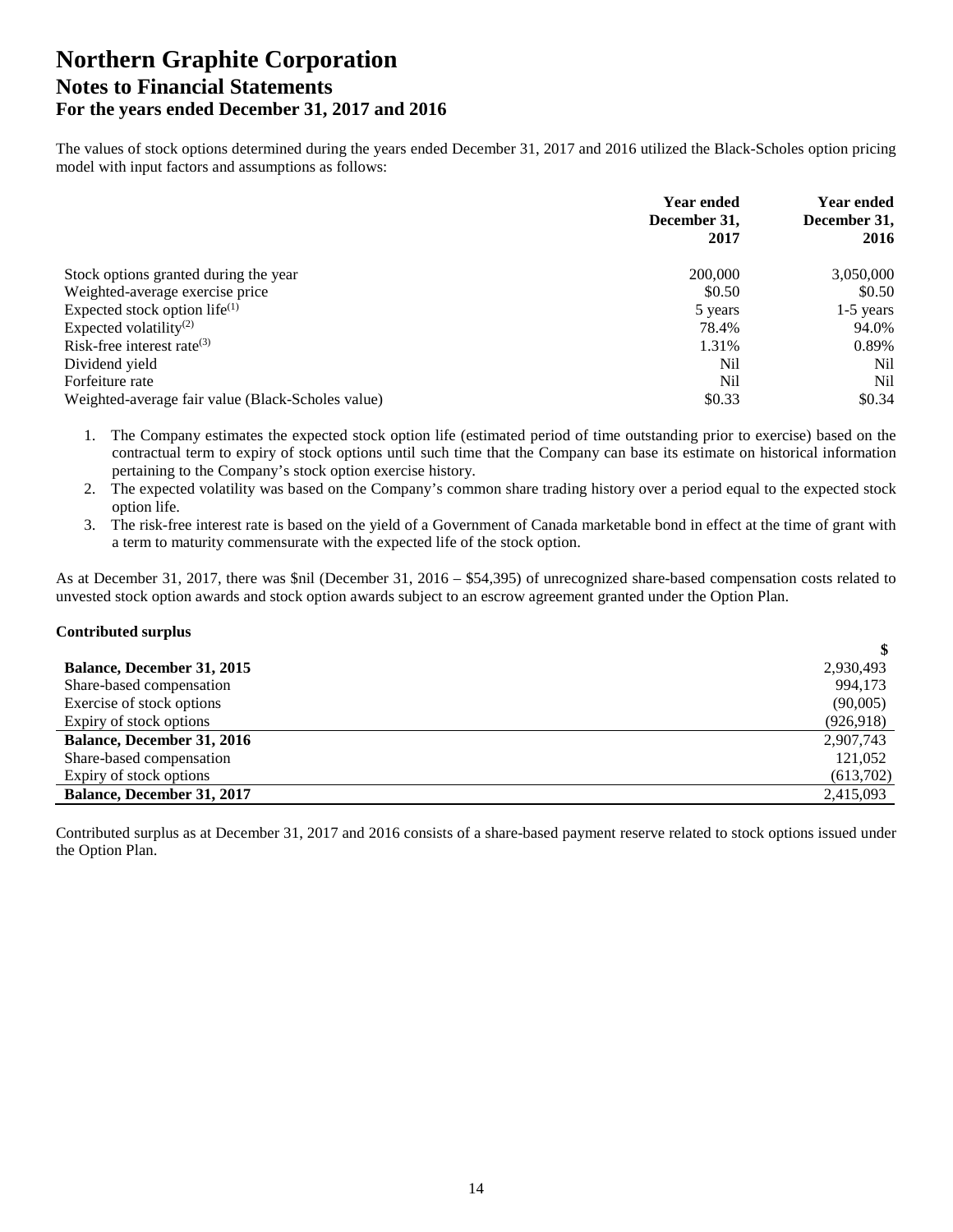## *7. Income taxes*

The following table reconciles the expected income taxes expense (recovery) at the Canadian statutory income tax rates to the amounts recognized in the statements of comprehensive loss for the years ended December 31, 2017 and 2016:

|                                              | <b>Year ended</b><br>December 31,<br>2017 | <b>Year ended</b><br>December 31,<br>2016 |
|----------------------------------------------|-------------------------------------------|-------------------------------------------|
| Loss before income taxes                     | \$<br>(897,177)                           | \$<br>(1,673,793)                         |
| Canadian statutory income tax rate           | 26.50%                                    | 26.50%                                    |
| Expected income tax recovery                 | (237,752)                                 | (443, 555)                                |
| Differences resulting from:                  |                                           |                                           |
| Non-deductible items                         | 32,079                                    | 263,456                                   |
| Change in deferred tax assets not recognized | 205,673                                   | 180,099                                   |
|                                              |                                           |                                           |
| Income tax expense (recovery)                | \$                                        | \$                                        |

Deferred taxes reflect the tax effects of temporary differences between the carrying amounts of assets and liabilities for financial reporting purposes and their tax values. Deferred tax assets (liabilities) at December 31, 2017 and 2016 are comprised of the following:

|                                   |   | <b>December 31, 2017</b> | <b>December 31, 2016</b> |
|-----------------------------------|---|--------------------------|--------------------------|
| Non-capital loss carry forwards   | S | 488.570                  | 488.570                  |
| Exploration and evaluation assets |   | (363, 235)               | (363, 235)               |
| Investment tax credits            |   | (125, 335)               | (125, 335)               |
|                                   |   |                          |                          |
|                                   |   | $\sim$                   |                          |

The unrecognized temporary differences as at December 31, 2017 and 2016 are comprised of the following:

|                                      | December 31,<br>2017 |      | December 31,<br>2016 |
|--------------------------------------|----------------------|------|----------------------|
| Non-capital loss carry forwards      | \$<br>13,566,333     | - \$ | 12,667,930           |
| Exploration and evaluation assets    | 428,085              |      | 391,238              |
| Reclamation and close down provision | 328,532              |      | 327,110              |
| SR&ED expenditures                   | 1,486,074            |      | 1,486,074            |
| Financing costs                      | 442,553              |      | 144,311              |
| Investment tax credits               | 472,964              |      | 472,964              |
|                                      |                      |      |                      |
|                                      | \$<br>16,724,541     | -S   | 15,489,627           |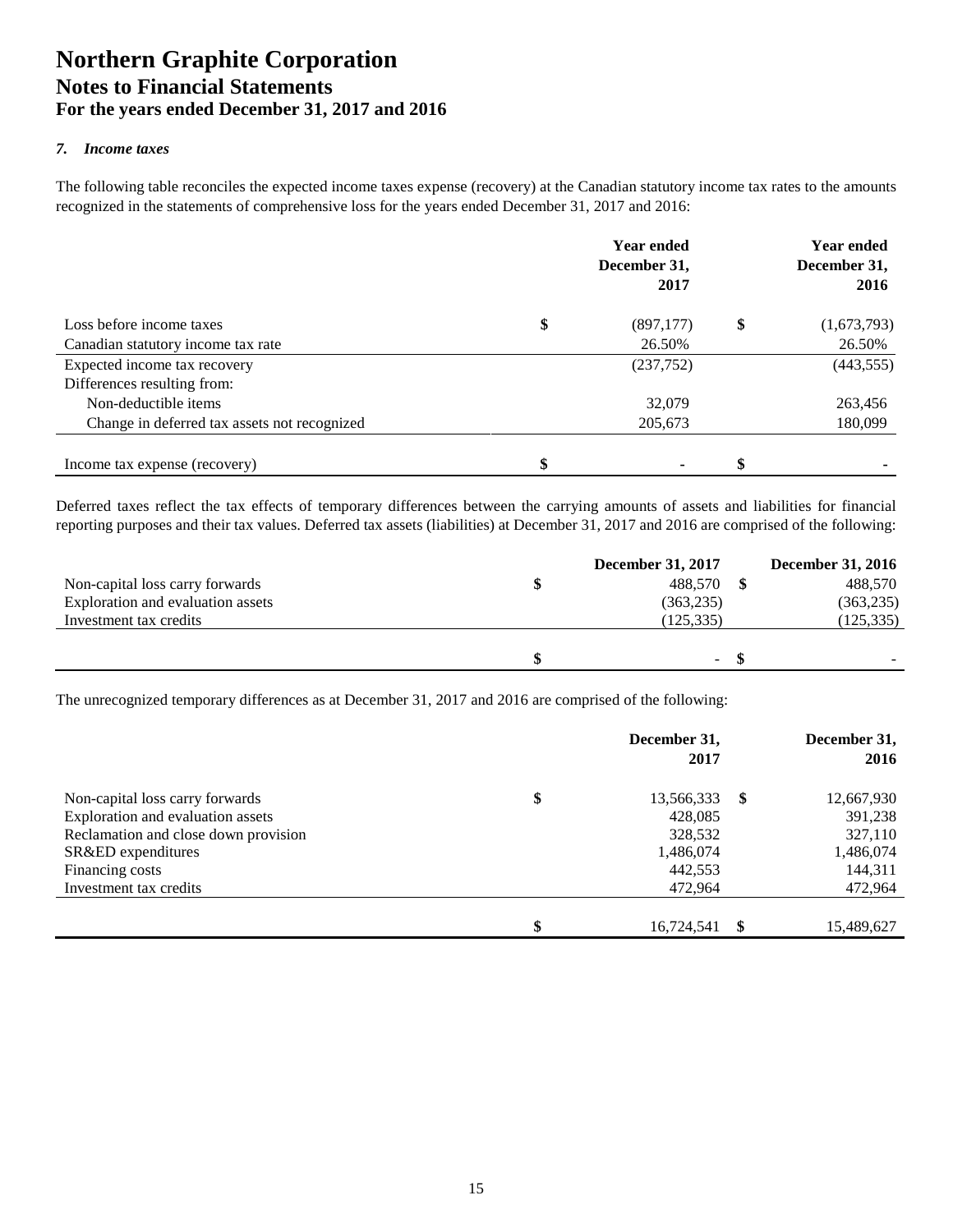As of December 31, 2017, the Company has non-capital loss carry forwards of approximately \$13,566,333 (2016 – \$12,667,930), which may be carried forward to apply against future years income tax for Canadian income tax purposes, subject to the final determination by taxation authorities. The carry forward balances expire as follows:

| 2027  | \$<br>2,174,483  |
|-------|------------------|
| 2028  | 857,236          |
| 2029  | 393,269          |
| 2030  | 444,321          |
| 2031  | 2,566,624        |
| 2032  | 2,518,874        |
| 2033  | 1,136,578        |
| 2034  | 981,691          |
| 2035  | 900,029          |
| 2036  | 720,683          |
| 2037  | 872,545          |
| Total | \$<br>13,566,333 |

## *8. Capital disclosures*

The Company's capital consists of the equity attributable to the common shareholders, comprised of share capital and accumulated deficit. The Company's objective when managing capital is to safeguard the Company's ability to continue as a going concern so that it can continue to explore and develop its mineral resource property for the benefit of its shareholders. The Company manages its capital structure and makes adjustments based on the funds available to the Company in light of changes in economic conditions. The Board of Directors does not establish quantitative return on capital criteria for management, but rather relies on the expertise of the Company's management to sustain the future development of the Company. In order to facilitate the management of its capital requirements, the Company prepares annual expenditure budgets that consider various factors, including successful capital deployment and general industry conditions. Management reviews its capital management approach on an ongoing basis and believes that this approach, given the relative size of the Company, is reasonable.

As the Company is an exploration stage company, it has no revenues and its principal source of capital is from the issue of common shares. In order to achieve its objectives, the Company will spend its existing working capital and raise additional funds as required.

The Company is not subject to externally imposed capital requirements and there were no changes to the Company's approach to capital management during the year.

#### *9. Supplemental cash flow information*

Non-cash transactions not reflected in the statements of cash flows are as follows:

|                                                                              | <b>Year ended</b><br>December 31,<br>2017 | Year ended<br>December 31,<br>2016 |
|------------------------------------------------------------------------------|-------------------------------------------|------------------------------------|
| Exploration and evaluation costs in accounts payable and accrued liabilities | 28.492                                    | 5.212                              |
| Share issue costs in accounts payable and accrued liabilities                | 2,777                                     |                                    |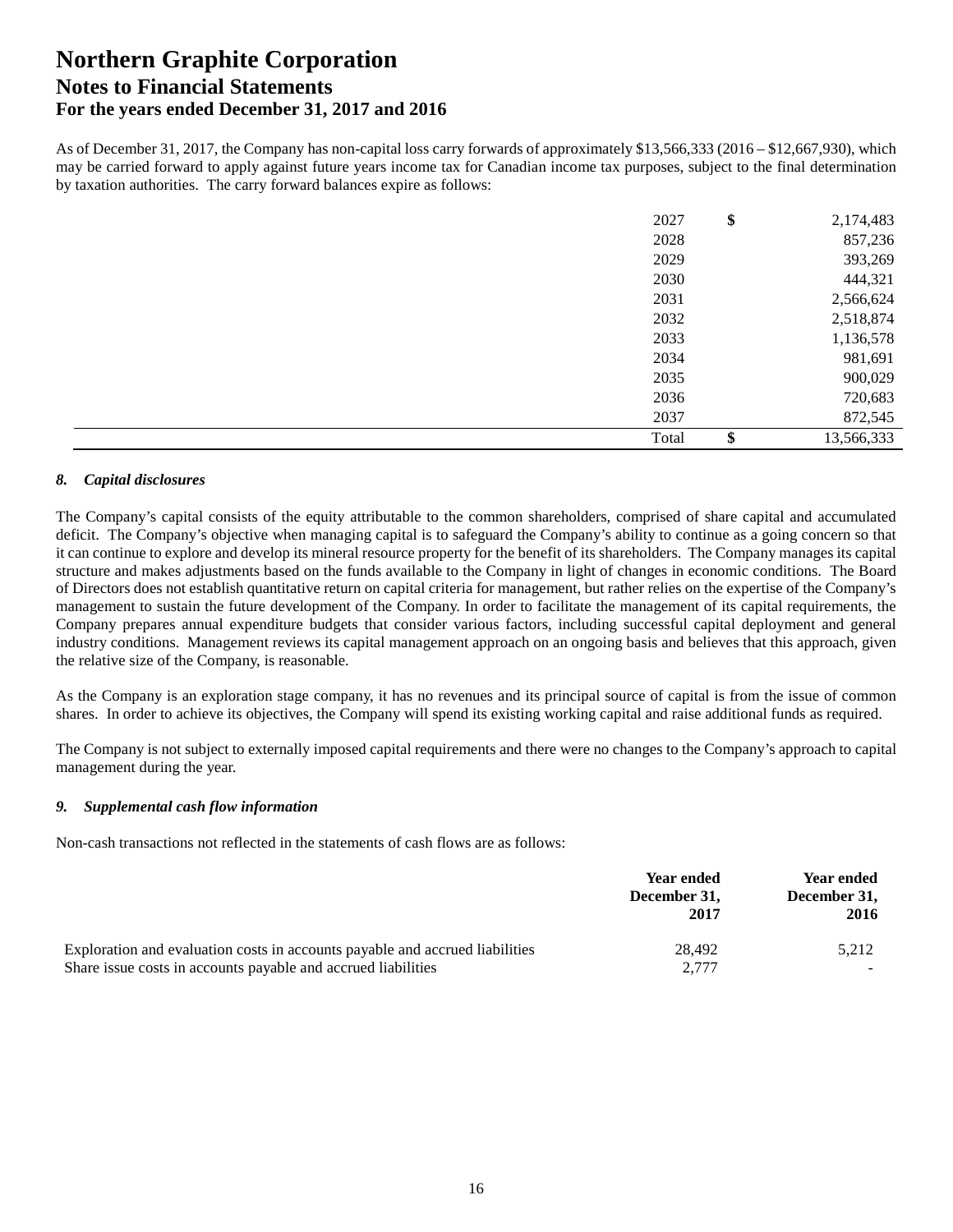### *10. Financial instruments and risk management*

#### **Fair value**

Certain of the Company's accounting policies and disclosures require the determination of fair value. Fair value represents the amount at which a financial instrument could be exchanged between willing parties, based on current markets for instruments with the same risk, principal and remaining maturity. Fair value estimates are based on quoted market values and other valuation methods. Fair values have been determined for measurement and/or disclosure purposes based on the following methods. When applicable, further information about the assumptions made in determining fair values is disclosed in the notes specific to that asset or liability.

In establishing fair value, the Company uses a fair value hierarchy based on levels as defined below:

- Level 1: defined as observable inputs such as quoted prices in active markets.
- Level 2: defined as inputs other than quoted prices in active markets that are either directly or indirectly observable.

● Level 3: defined as inputs that are based on little or no observable market data and, therefore, requiring entities to develop their own assumptions.

At December 31, 2017, the levels in the fair value hierarchy into which the Company's financial assets and liabilities are measured and recognized on the statement of financial position at fair value on a recurring basis are categorized as follows:

|                           | Category | At December 31,<br>2017 | At December 31,<br>2016<br>\$ |
|---------------------------|----------|-------------------------|-------------------------------|
| Cash and cash equivalents | Level 1  | 3.969.921               | 705,577                       |

At December 31, 2017, there were no financial assets and liabilities measured and recognized at fair value on a non-recurring basis. The Company's policy for determining when a transfer occurs between levels in the fair value hierarchy is to assess the impact at the date of the event or the change in circumstances that could result in a transfer. There were no transfers between Level 1, Level 2 and Level 3 during the year ended December 31, 2017.

At December 31, 2017 and 2016, there were no financial assets or liabilities measured and recognized in the statements of financial position at fair value that would be categorized as Level 2 or Level 3 in the fair value hierarchy.

The carrying value of cash and cash equivalents, deposits and accounts payable and accrued liabilities approximates fair value due to the short-term nature of these financial instruments. The carrying value of the reclamation deposit approximates its fair value as it bears a market rate of interest.

## **Currency risk**

As the majority of the Company's expenditures are in Canadian dollars, the Company limits its exposure to currency risk by maintaining its cash and cash equivalents in Canadian dollars. The Company carries a portion of its accounts payable and accrued liabilities in US dollars, and is subject to currency risk on these balances. However, the Company considers this risk to be minimal.

#### **Credit risk**

Credit risk is the risk of a loss if a counterparty to a financial instrument fails to meet its contractual obligations. The Company limits its exposure to credit risk by holding its cash in deposits with high credit quality Canadian financial institutions, and considers this risk to be minimal.

#### **Liquidity risk**

Liquidity risk is the risk that the Company will not be able to meet is financial obligations as they come due. The Company manages its liquidity risk through the management of its capital structure. Further discussion on liquidity and management's plans are outlined in note 2.

#### **Interest rate risk**

Interest rate risk is the risk that the fair value of future cash flows of a financial instrument will fluctuate because of changes in market interest rates. The Company is not exposed to interest rate risk due to the short-term nature of its financial instruments.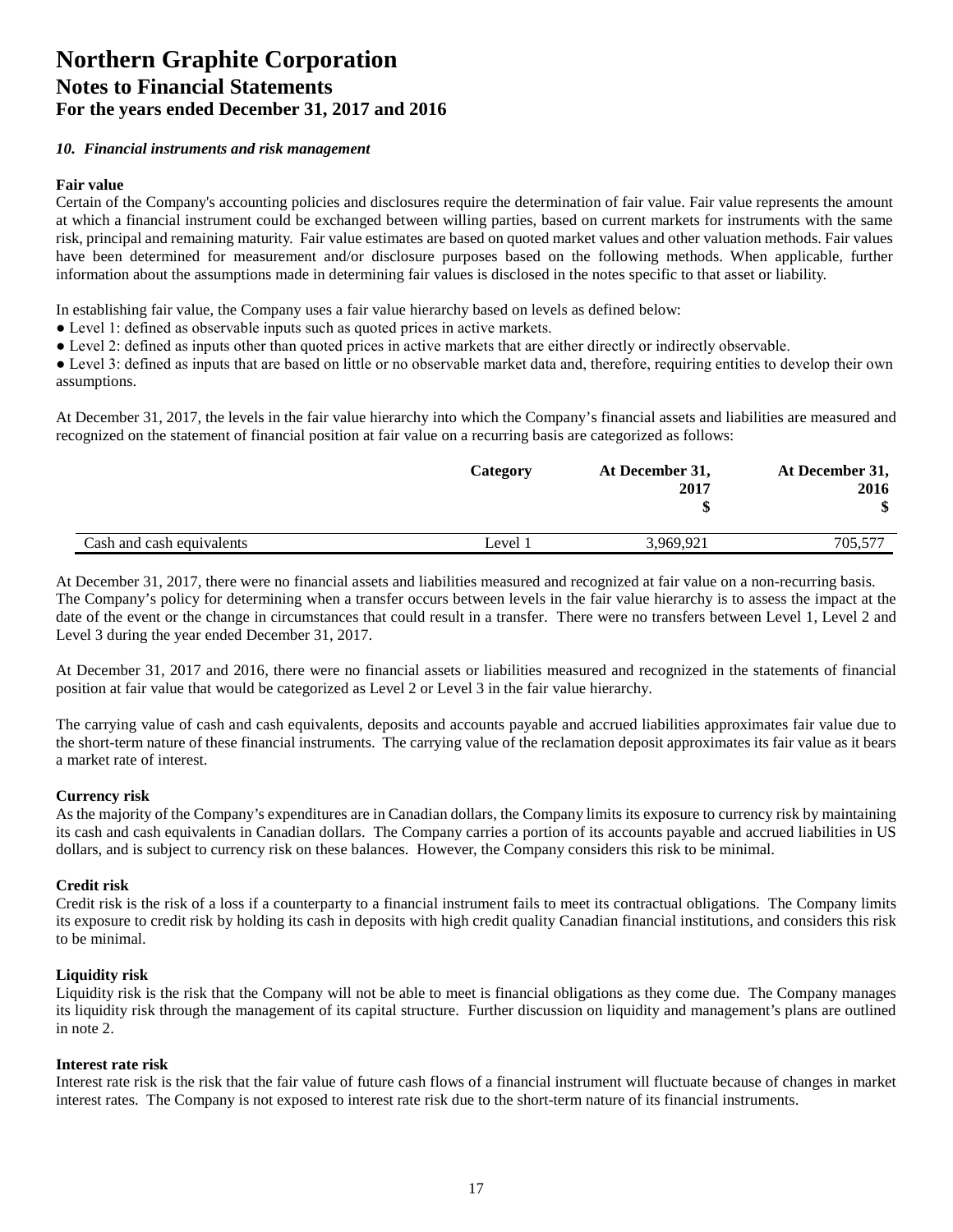### *11***.** *Related party transactions and compensation of key management*

#### **Key management compensation**

During the year ended December 31, 2017, the Company expensed management fees to companies owned and controlled by key management personnel of \$nil (2016 – \$55,088) and salary and compensation to key management personnel of \$270,000 (2016 – \$120,000). During the year ended December 31, 2017, the Company provided employee benefits totaling \$nil (2016 - \$28,430) to key management personnel. During the year ended December 31, 2017, the Company expensed directors' fees of \$75,000 (2016 - \$Nil). During the year ended December 31, 2017, the Company expensed share-based compensation for stock options granted to key management personnel and directors of \$54,573 (2016 – \$980,703).

As at December 31, 2017, \$12,445 (2016 – \$10,908) was included in accounts payable and accrued liabilities owing to officers and directors relating to director fees and for reimbursement of expenses.

### **Other related party transactions**

During the period from January to May of 2017, the Company expensed office rental payments of \$6,250 (Year ended December 31, 2016 – \$22,975) provided to a public company whose former CEO and director is also a director of the Company.

### *12***.** *Commitments*

### **Leased mineral claims**

In connection with the Bissett Creek Property, the Company is required to make royalty payments of \$20 per ton of graphite concentrate produced to the previous owners and a 2.5% net smelter return is payable on any other minerals derived and sold from the Bissett Creek Property. An advance royalty of \$27,000 per annum is payable in semi-annual installments. Installments were paid during the years ended December 31, 2017 and 2016. The advance will be credited against any future production royalty payments.

#### **Contractual obligations**

As at December 31, 2017 and December 31, 2016, the Company had no contractual obligations which related to costs associated with work at the Bissett Creek Property.

## *13. Provisions*

In 2012, the Company filed a revised Mine Closure Plan ("MCP") which was accepted by the Ministry of Northern Development and Mines ("MNDM"). The Company's obligations under the MCP are secured by a deposit of \$819,243 (December 31, 2016 - \$815,689), including accrued interest. This amount has been paid to the Minister of Finance for the Province of Ontario and has been accounted for as a long term deposit. In accordance with the MCP, the total required reclamation deposit will increase to \$2,329,008. In addition to the existing deposit, \$800,000 must be deposited prior to placing any footings in the ground for the construction of structures such as buildings and dams and \$729,088 must be deposited prior to the commencement of commercial production. The provision for reclamation and close down represent the estimated amount that would be required to restore the Bissett Creek Property to its original environmental state. The Company has a provision of \$328,532 on its balance sheet (December 31, 2016 - \$327,110) which represents the estimated current cost of reclamation. The reclamation deposit will be returned to the Company once the MNDM is satisfied that the obligations contained in the MCP have been performed by the Company. Should the Company not perform its obligations contained in the MCP, the MNDM will restore the Bissett Creek Property site to its original environmental state using the funds from the reclamation deposit.

## *14. Segmented information*

The Company's operations comprise one reportable segment being the exploration and development of mineral resource properties. The Company's corporate and administrative offices are in Ontario, Canada. The Company's exploration and development activities are focused on the Bissett Creek Property in Ontario, Canada. All property and equipment and exploration and evaluation assets are located in Ontario, Canada.